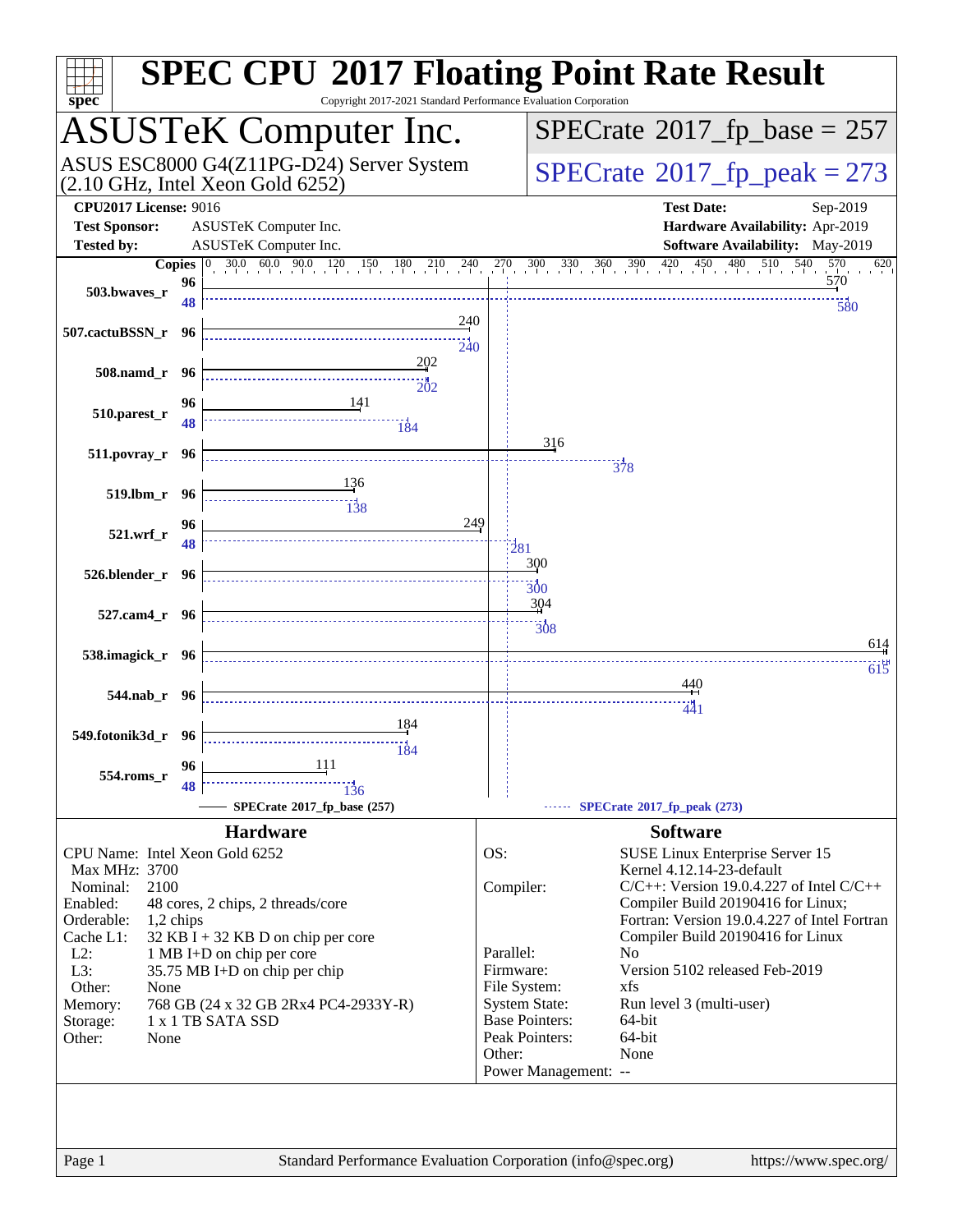

Copyright 2017-2021 Standard Performance Evaluation Corporation

# ASUSTeK Computer Inc.<br>ASUS ESC8000 G4(Z11PG-D24) Server System

 $(2.10$  GHz, Intel Xeon Gold  $6252)$ 

 $SPECTate$ <sup>®</sup>[2017\\_fp\\_base =](http://www.spec.org/auto/cpu2017/Docs/result-fields.html#SPECrate2017fpbase) 257

**[Test Sponsor:](http://www.spec.org/auto/cpu2017/Docs/result-fields.html#TestSponsor)** ASUSTeK Computer Inc. **[Hardware Availability:](http://www.spec.org/auto/cpu2017/Docs/result-fields.html#HardwareAvailability)** Apr-2019

 $SPECTate<sup>®</sup>2017_fp_peak = 273$  $SPECTate<sup>®</sup>2017_fp_peak = 273$  $SPECTate<sup>®</sup>2017_fp_peak = 273$ 

**[CPU2017 License:](http://www.spec.org/auto/cpu2017/Docs/result-fields.html#CPU2017License)** 9016 **[Test Date:](http://www.spec.org/auto/cpu2017/Docs/result-fields.html#TestDate)** Sep-2019 **[Tested by:](http://www.spec.org/auto/cpu2017/Docs/result-fields.html#Testedby)** ASUSTeK Computer Inc. **[Software Availability:](http://www.spec.org/auto/cpu2017/Docs/result-fields.html#SoftwareAvailability)** May-2019

#### **[Results Table](http://www.spec.org/auto/cpu2017/Docs/result-fields.html#ResultsTable)**

|                                         | <b>Base</b>   |                |       |                |            |                | <b>Peak</b> |               |                |              |                |              |                |              |
|-----------------------------------------|---------------|----------------|-------|----------------|------------|----------------|-------------|---------------|----------------|--------------|----------------|--------------|----------------|--------------|
| <b>Benchmark</b>                        | <b>Copies</b> | <b>Seconds</b> | Ratio | <b>Seconds</b> | Ratio      | <b>Seconds</b> | Ratio       | <b>Copies</b> | <b>Seconds</b> | <b>Ratio</b> | <b>Seconds</b> | <b>Ratio</b> | <b>Seconds</b> | <b>Ratio</b> |
| 503.bwaves_r                            | 96            | 1689           | 570   | 1689           | 570        | 1690           | 570         | 48            | 831            | 580          | 831            | 580          | 831            | 580          |
| 507.cactuBSSN r                         | 96            | 507            | 240   | 507            | 240        | 508            | 239         | 96            | 507            | 240          | 507            | 240          | 508            | 239          |
| $508$ .namd $r$                         | 96            | 454            | 201   | 452            | 202        | 452            | 202         | 96            | 452            | 202          | 455            | 201          | 450            | 203          |
| 510.parest_r                            | 96            | 1777           | 141   | 1773           | 142        | 1777           | 141         | 48            | 681            | 184          | 681            | 184          | 681            | 184          |
| 511.povray_r                            | 96            | 706            | 317   | 711            | 315        | 710            | 316         | 96            | 592            | 379          | 594            | 377          | 593            | 378          |
| 519.1bm r                               | 96            | 744            | 136   | 745            | 136        | 745            | 136         | 96            | 731            | 138          | 731            | 138          | 731            | 138          |
| $521.wrf_r$                             | 96            | 861            | 250   | 862            | 249        | 862            | 249         | 48            | 383            | 281          | 383            | 281          | 383            | 281          |
| 526.blender_r                           | 96            | 487            | 300   | 486            | 301        | 487            | 300         | 96            | 487            | 300          | 486            | 301          | 487            | 300          |
| 527.cam4_r                              | 96            | 558            | 301   | 551            | 305        | 552            | 304         | 96            | 544            | 309          | 546            | 307          | 544            | 308          |
| 538.imagick_r                           | 96            | 390            | 612   | 389            | 614        | 389            | 614         | 96            | 391            | 611          | 388            | 615          | 387            | 617          |
| 544.nab r                               | 96            | 368            | 439   | 367            | 440        | 363            | 445         | 96            | 367            | 441          | 368            | 439          | 366            | 442          |
| 549.fotonik3d r                         | 96            | 2036           | 184   | 2035           | 184        | 2036           | 184         | 96            | 2036           | 184          | 2038           | 184          | 2036           | 184          |
| 554.roms r                              | 96            | 1374           | 111   | 1376           | <b>111</b> | 1377           | 111         | 48            | 562            | 136          | <u>561</u>     | <u>136</u>   | 560            | 136          |
| $SPECrate^{\circ}2017$ fp base =<br>257 |               |                |       |                |            |                |             |               |                |              |                |              |                |              |

**[SPECrate](http://www.spec.org/auto/cpu2017/Docs/result-fields.html#SPECrate2017fppeak)[2017\\_fp\\_peak =](http://www.spec.org/auto/cpu2017/Docs/result-fields.html#SPECrate2017fppeak) 273**

Results appear in the [order in which they were run](http://www.spec.org/auto/cpu2017/Docs/result-fields.html#RunOrder). Bold underlined text [indicates a median measurement](http://www.spec.org/auto/cpu2017/Docs/result-fields.html#Median).

#### **[Submit Notes](http://www.spec.org/auto/cpu2017/Docs/result-fields.html#SubmitNotes)**

 The numactl mechanism was used to bind copies to processors. The config file option 'submit' was used to generate numactl commands to bind each copy to a specific processor. For details, please see the config file.

#### **[Operating System Notes](http://www.spec.org/auto/cpu2017/Docs/result-fields.html#OperatingSystemNotes)**

Stack size set to unlimited using "ulimit -s unlimited"

#### **[General Notes](http://www.spec.org/auto/cpu2017/Docs/result-fields.html#GeneralNotes)**

Environment variables set by runcpu before the start of the run: LD\_LIBRARY\_PATH = "/spec2017\_19u4/lib/intel64" Binaries compiled on a system with 1x Intel Core i9-799X CPU + 32GB RAM memory using Redhat Enterprise Linux 7.5 Transparent Huge Pages enabled by default Prior to runcpu invocation Filesystem page cache synced and cleared with: sync; echo 3> /proc/sys/vm/drop\_caches runcpu command invoked through numactl i.e.: numactl --interleave=all runcpu <etc> NA: The test sponsor attests, as of date of publication, that CVE-2017-5754 (Meltdown) is mitigated in the system as tested and documented.

**(Continued on next page)**

|  | Page 2 | Standard Performance Evaluation Corporation (info@spec.org) | https://www.spec.org/ |
|--|--------|-------------------------------------------------------------|-----------------------|
|--|--------|-------------------------------------------------------------|-----------------------|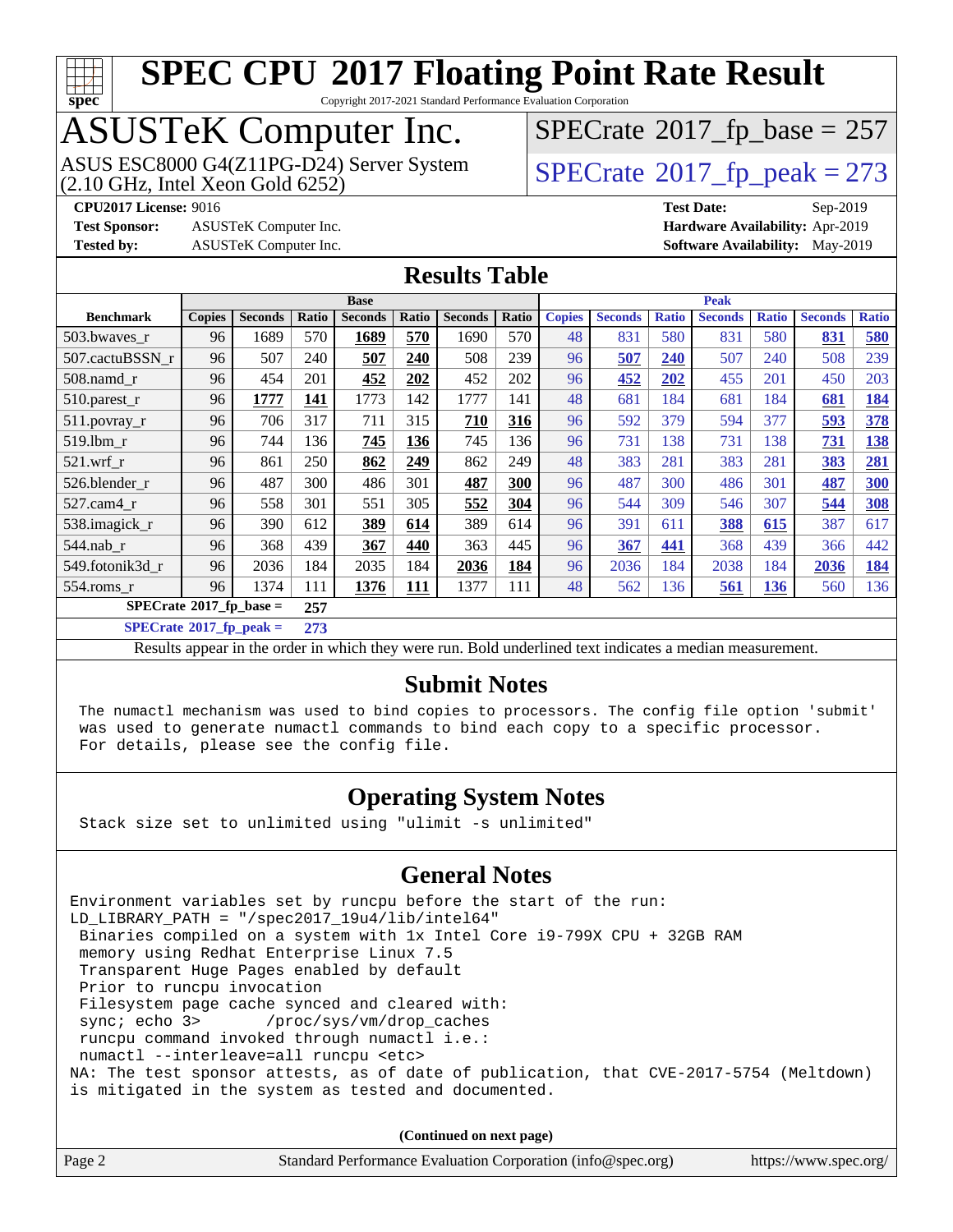

Copyright 2017-2021 Standard Performance Evaluation Corporation

## ASUSTeK Computer Inc.

(2.10 GHz, Intel Xeon Gold 6252) ASUS ESC8000 G4(Z11PG-D24) Server System  $\sqrt{\text{SPECrate}^{\otimes}2017\_fp\_peak} = 273$  $\sqrt{\text{SPECrate}^{\otimes}2017\_fp\_peak} = 273$  $\sqrt{\text{SPECrate}^{\otimes}2017\_fp\_peak} = 273$ 

 $SPECTate$ <sup>®</sup>[2017\\_fp\\_base =](http://www.spec.org/auto/cpu2017/Docs/result-fields.html#SPECrate2017fpbase) 257

**[Test Sponsor:](http://www.spec.org/auto/cpu2017/Docs/result-fields.html#TestSponsor)** ASUSTeK Computer Inc. **[Hardware Availability:](http://www.spec.org/auto/cpu2017/Docs/result-fields.html#HardwareAvailability)** Apr-2019 **[Tested by:](http://www.spec.org/auto/cpu2017/Docs/result-fields.html#Testedby)** ASUSTeK Computer Inc. **[Software Availability:](http://www.spec.org/auto/cpu2017/Docs/result-fields.html#SoftwareAvailability)** May-2019

**[CPU2017 License:](http://www.spec.org/auto/cpu2017/Docs/result-fields.html#CPU2017License)** 9016 **[Test Date:](http://www.spec.org/auto/cpu2017/Docs/result-fields.html#TestDate)** Sep-2019

#### **[General Notes \(Continued\)](http://www.spec.org/auto/cpu2017/Docs/result-fields.html#GeneralNotes)**

Yes: The test sponsor attests, as of date of publication, that CVE-2017-5753 (Spectre variant 1) is mitigated in the system as tested and documented. Yes: The test sponsor attests, as of date of publication, that CVE-2017-5715 (Spectre variant 2) is mitigated in the system as tested and documented.

#### **[Platform Notes](http://www.spec.org/auto/cpu2017/Docs/result-fields.html#PlatformNotes)**

Page 3 Standard Performance Evaluation Corporation [\(info@spec.org\)](mailto:info@spec.org) <https://www.spec.org/> BIOS Configuration: VT-d = Disabled Patrol Scrub = Disabled ENERGY\_PERF\_BIAS\_CFG mode = performance SNC = Enabled IMC interleaving = 1-way Engine Boost = Level3(Max) Enforce POR = Disable Memory Frequency = 2933 LLC dead line allc = Disabled SR-IOV Support = Disabled CSM Support = Disabled Sysinfo program /spec2017\_19u4/bin/sysinfo Rev: r5974 of 2018-05-19 9bcde8f2999c33d61f64985e45859ea9 running on linux-gh78 Sun Sep 1 01:07:52 2019 SUT (System Under Test) info as seen by some common utilities. For more information on this section, see <https://www.spec.org/cpu2017/Docs/config.html#sysinfo> From /proc/cpuinfo model name : Intel(R) Xeon(R) Gold 6252 CPU @ 2.10GHz 2 "physical id"s (chips) 96 "processors" cores, siblings (Caution: counting these is hw and system dependent. The following excerpts from /proc/cpuinfo might not be reliable. Use with caution.) cpu cores : 24 siblings : 48 physical 0: cores 0 1 2 3 4 5 6 8 9 10 11 12 13 16 17 18 19 20 21 25 26 27 28 29 physical 1: cores 0 1 2 3 4 5 6 8 9 10 11 12 13 16 17 18 19 20 21 25 26 27 28 29 From lscpu: Architecture: x86\_64 CPU op-mode(s): 32-bit, 64-bit Byte Order: Little Endian CPU(s): 96 On-line CPU(s) list: 0-95 Thread(s) per core: 2 Core(s) per socket: 24 **(Continued on next page)**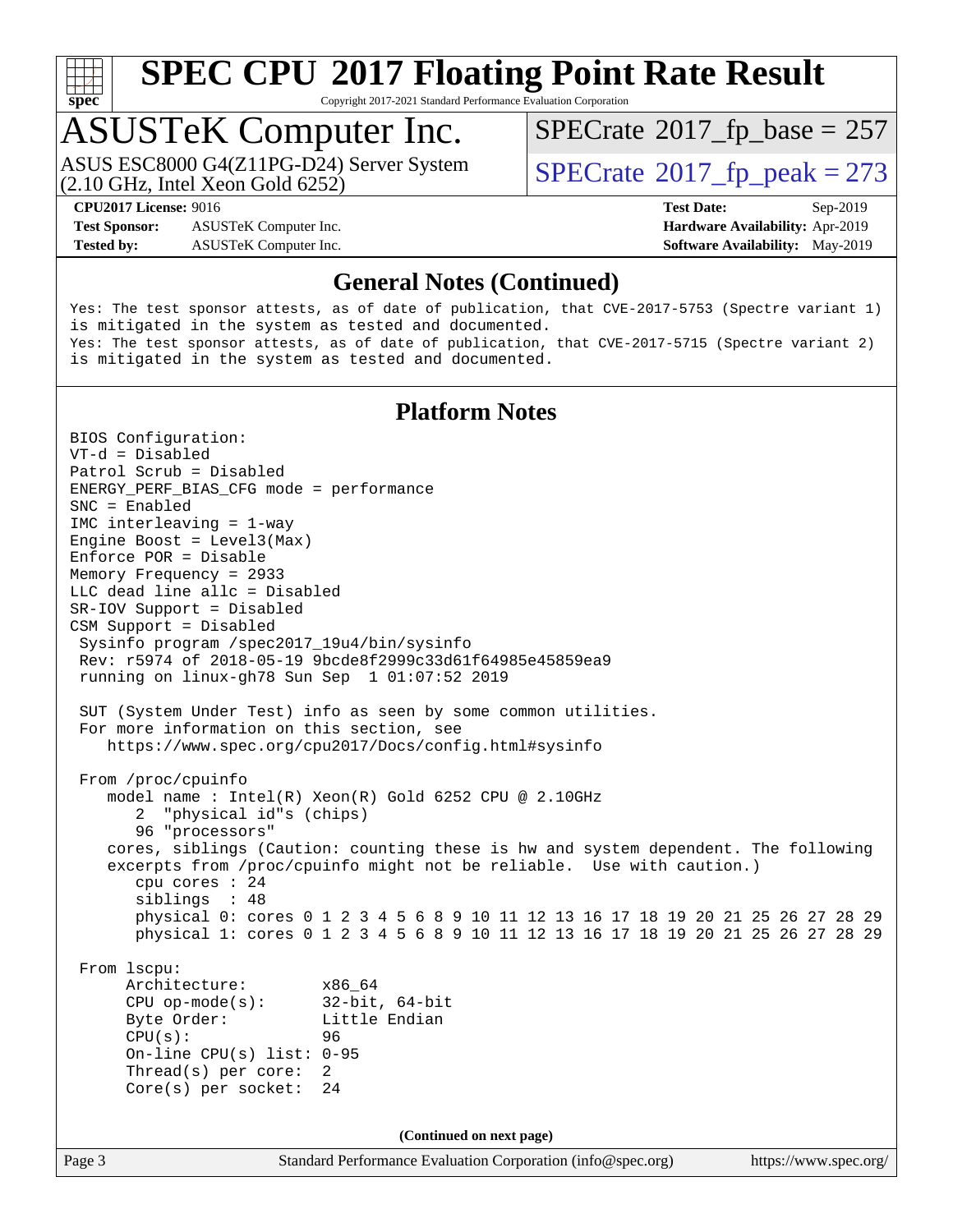

Copyright 2017-2021 Standard Performance Evaluation Corporation

# ASUSTeK Computer Inc.<br>ASUS ESC8000 G4(Z11PG-D24) Server System

(2.10 GHz, Intel Xeon Gold 6252)

 $SPECrate$ <sup>®</sup>[2017\\_fp\\_base =](http://www.spec.org/auto/cpu2017/Docs/result-fields.html#SPECrate2017fpbase) 257

**[Test Sponsor:](http://www.spec.org/auto/cpu2017/Docs/result-fields.html#TestSponsor)** ASUSTeK Computer Inc. **[Hardware Availability:](http://www.spec.org/auto/cpu2017/Docs/result-fields.html#HardwareAvailability)** Apr-2019 **[Tested by:](http://www.spec.org/auto/cpu2017/Docs/result-fields.html#Testedby)** ASUSTeK Computer Inc. **[Software Availability:](http://www.spec.org/auto/cpu2017/Docs/result-fields.html#SoftwareAvailability)** May-2019

 $SPECTate@2017_fp\_peak = 273$ 

**[CPU2017 License:](http://www.spec.org/auto/cpu2017/Docs/result-fields.html#CPU2017License)** 9016 **[Test Date:](http://www.spec.org/auto/cpu2017/Docs/result-fields.html#TestDate)** Sep-2019

#### **[Platform Notes \(Continued\)](http://www.spec.org/auto/cpu2017/Docs/result-fields.html#PlatformNotes)**

| Socket(s):                                       | 2                                                                                                                  |  |  |  |  |  |
|--------------------------------------------------|--------------------------------------------------------------------------------------------------------------------|--|--|--|--|--|
| NUMA $node(s):$                                  | 4                                                                                                                  |  |  |  |  |  |
| Vendor ID:                                       | GenuineIntel                                                                                                       |  |  |  |  |  |
| CPU family:                                      | 6                                                                                                                  |  |  |  |  |  |
| Model:                                           | 85                                                                                                                 |  |  |  |  |  |
| Model name:                                      | $Intel(R) Xeon(R) Gold 6252 CPU @ 2.10GHz$                                                                         |  |  |  |  |  |
| Stepping:                                        | 6                                                                                                                  |  |  |  |  |  |
| CPU MHz:                                         | 2100.000                                                                                                           |  |  |  |  |  |
| $CPU$ max $MHz$ :                                | 3700.0000                                                                                                          |  |  |  |  |  |
| CPU min MHz:                                     | 1000.0000                                                                                                          |  |  |  |  |  |
| BogoMIPS:                                        | 4200.00                                                                                                            |  |  |  |  |  |
| Virtualization:                                  | $VT - x$                                                                                                           |  |  |  |  |  |
| L1d cache:                                       | 32K                                                                                                                |  |  |  |  |  |
| Lli cache:                                       | 32K                                                                                                                |  |  |  |  |  |
| $L2$ cache:                                      | 1024K                                                                                                              |  |  |  |  |  |
| L3 cache:                                        | 36608K                                                                                                             |  |  |  |  |  |
| NUMA $node0$ $CPU(s):$                           | $0-3, 7-9, 13-15, 19, 20, 48-51, 55-57, 61-63, 67, 68$                                                             |  |  |  |  |  |
| NUMA nodel CPU(s):                               | $4-6$ , 10-12, 16-18, 21-23, 52-54, 58-60, 64-66, 69-71                                                            |  |  |  |  |  |
| NUMA $node2$ $CPU(s):$<br>NUMA $node3$ $CPU(s):$ | 24-27, 31-33, 37-39, 43, 44, 72-75, 79-81, 85-87, 91, 92<br>28-30, 34-36, 40-42, 45-47, 76-78, 82-84, 88-90, 93-95 |  |  |  |  |  |
| Flaqs:                                           | fpu vme de pse tsc msr pae mce cx8 apic sep mtrr pge mca cmov                                                      |  |  |  |  |  |
|                                                  | pat pse36 clflush dts acpi mmx fxsr sse sse2 ss ht tm pbe syscall nx pdpe1gb rdtscp                                |  |  |  |  |  |
|                                                  | lm constant_tsc art arch_perfmon pebs bts rep_good nopl xtopology nonstop_tsc cpuid                                |  |  |  |  |  |
|                                                  | aperfmperf tsc_known_freq pni pclmulqdq dtes64 monitor ds_cpl vmx smx est tm2 ssse3                                |  |  |  |  |  |
|                                                  | sdbg fma cx16 xtpr pdcm pcid dca sse4_1 sse4_2 x2apic movbe popcnt                                                 |  |  |  |  |  |
|                                                  | tsc_deadline_timer aes xsave avx f16c rdrand lahf_lm abm 3dnowprefetch cpuid_fault                                 |  |  |  |  |  |
|                                                  | epb cat_13 cdp_13 invpcid_single mba tpr_shadow vnmi flexpriority ept vpid fsgsbase                                |  |  |  |  |  |
|                                                  | tsc_adjust bmil hle avx2 smep bmi2 erms invpcid rtm cqm mpx rdt_a avx512f avx512dq                                 |  |  |  |  |  |
|                                                  | rdseed adx smap clflushopt clwb intel_pt avx512cd avx512bw avx512vl xsaveopt xsavec                                |  |  |  |  |  |
|                                                  | xgetbvl xsaves cqm_llc cqm_occup_llc cqm_mbm_total cqm_mbm_local ibpb ibrs stibp                                   |  |  |  |  |  |
|                                                  | dtherm ida arat pln pts hwp hwp_act_window hwp_epp hwp_pkg_req pku ospke avx512_vnni                               |  |  |  |  |  |
| arch_capabilities ssbd                           |                                                                                                                    |  |  |  |  |  |
|                                                  |                                                                                                                    |  |  |  |  |  |
| /proc/cpuinfo cache data                         |                                                                                                                    |  |  |  |  |  |
| cache size : 36608 KB                            |                                                                                                                    |  |  |  |  |  |
|                                                  |                                                                                                                    |  |  |  |  |  |
|                                                  | From numactl --hardware WARNING: a numactl 'node' might or might not correspond to a                               |  |  |  |  |  |
| physical chip.                                   |                                                                                                                    |  |  |  |  |  |
| $available: 4 nodes (0-3)$                       |                                                                                                                    |  |  |  |  |  |
|                                                  | node 0 cpus: 0 1 2 3 7 8 9 13 14 15 19 20 48 49 50 51 55 56 57 61 62 63 67 68                                      |  |  |  |  |  |
| node 0 size: 192032 MB                           |                                                                                                                    |  |  |  |  |  |
| node 0 free: 191256 MB                           |                                                                                                                    |  |  |  |  |  |
|                                                  | node 1 cpus: 4 5 6 10 11 12 16 17 18 21 22 23 52 53 54 58 59 60 64 65 66 69 70 71                                  |  |  |  |  |  |
| node 1 size: 193510 MB                           |                                                                                                                    |  |  |  |  |  |
| node 1 free: 192743 MB                           |                                                                                                                    |  |  |  |  |  |
|                                                  | node 2 cpus: 24 25 26 27 31 32 33 37 38 39 43 44 72 73 74 75 79 80 81 85 86 87 91 92                               |  |  |  |  |  |
| node 2 size: 193510 MB                           |                                                                                                                    |  |  |  |  |  |
|                                                  |                                                                                                                    |  |  |  |  |  |
| (Continued on next page)                         |                                                                                                                    |  |  |  |  |  |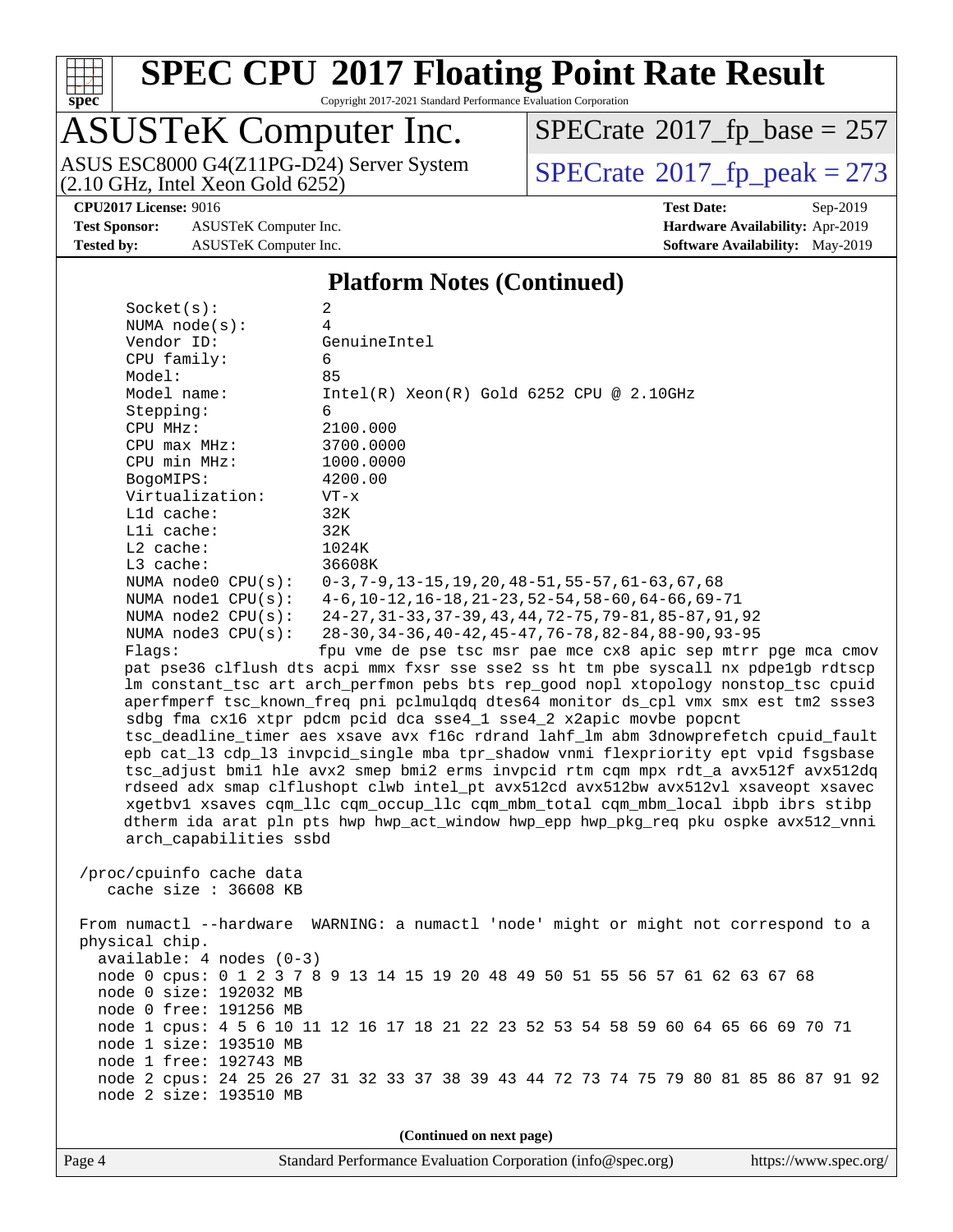

Copyright 2017-2021 Standard Performance Evaluation Corporation

# ASUSTeK Computer Inc.<br>ASUS ESC8000 G4(Z11PG-D24) Server System

(2.10 GHz, Intel Xeon Gold 6252)

 $SPECTate$ <sup>®</sup>[2017\\_fp\\_base =](http://www.spec.org/auto/cpu2017/Docs/result-fields.html#SPECrate2017fpbase) 257

**[Test Sponsor:](http://www.spec.org/auto/cpu2017/Docs/result-fields.html#TestSponsor)** ASUSTeK Computer Inc. **[Hardware Availability:](http://www.spec.org/auto/cpu2017/Docs/result-fields.html#HardwareAvailability)** Apr-2019 **[Tested by:](http://www.spec.org/auto/cpu2017/Docs/result-fields.html#Testedby)** ASUSTeK Computer Inc. **[Software Availability:](http://www.spec.org/auto/cpu2017/Docs/result-fields.html#SoftwareAvailability)** May-2019

 $SPECTate<sup>®</sup>2017_fp_peak = 273$  $SPECTate<sup>®</sup>2017_fp_peak = 273$  $SPECTate<sup>®</sup>2017_fp_peak = 273$ 

**[CPU2017 License:](http://www.spec.org/auto/cpu2017/Docs/result-fields.html#CPU2017License)** 9016 **[Test Date:](http://www.spec.org/auto/cpu2017/Docs/result-fields.html#TestDate)** Sep-2019

#### **[Platform Notes \(Continued\)](http://www.spec.org/auto/cpu2017/Docs/result-fields.html#PlatformNotes)**

 node 2 free: 192665 MB node 3 cpus: 28 29 30 34 35 36 40 41 42 45 46 47 76 77 78 82 83 84 88 89 90 93 94 95 node 3 size: 193506 MB node 3 free: 192779 MB node distances: node 0 1 2 3 0: 10 11 21 21 1: 11 10 21 21 2: 21 21 10 11 3: 21 21 11 10 From /proc/meminfo MemTotal: 791101644 kB HugePages\_Total: 0 Hugepagesize: 2048 kB From /etc/\*release\* /etc/\*version\* os-release: NAME="SLES" VERSION="15" VERSION\_ID="15" PRETTY\_NAME="SUSE Linux Enterprise Server 15" ID="sles" ID\_LIKE="suse" ANSI\_COLOR="0;32" CPE\_NAME="cpe:/o:suse:sles:15" uname -a: Linux linux-gh78 4.12.14-23-default #1 SMP Tue May 29 21:04:44 UTC 2018 (cd0437b) x86\_64 x86\_64 x86\_64 GNU/Linux Kernel self-reported vulnerability status: CVE-2017-5754 (Meltdown): Not affected CVE-2017-5753 (Spectre variant 1): Mitigation: \_\_user pointer sanitization CVE-2017-5715 (Spectre variant 2): Mitigation: Indirect Branch Restricted Speculation, IBPB, IBRS\_FW run-level 3 Aug 30 14:15 SPEC is set to: /spec2017\_19u4 Filesystem Type Size Used Avail Use% Mounted on /dev/sda4 xfs 929G 16G 914G 2% / Additional information from dmidecode follows. WARNING: Use caution when you interpret this section. The 'dmidecode' program reads system data which is "intended to allow hardware to be accurately determined", but the intent may not be met, as there are **(Continued on next page)**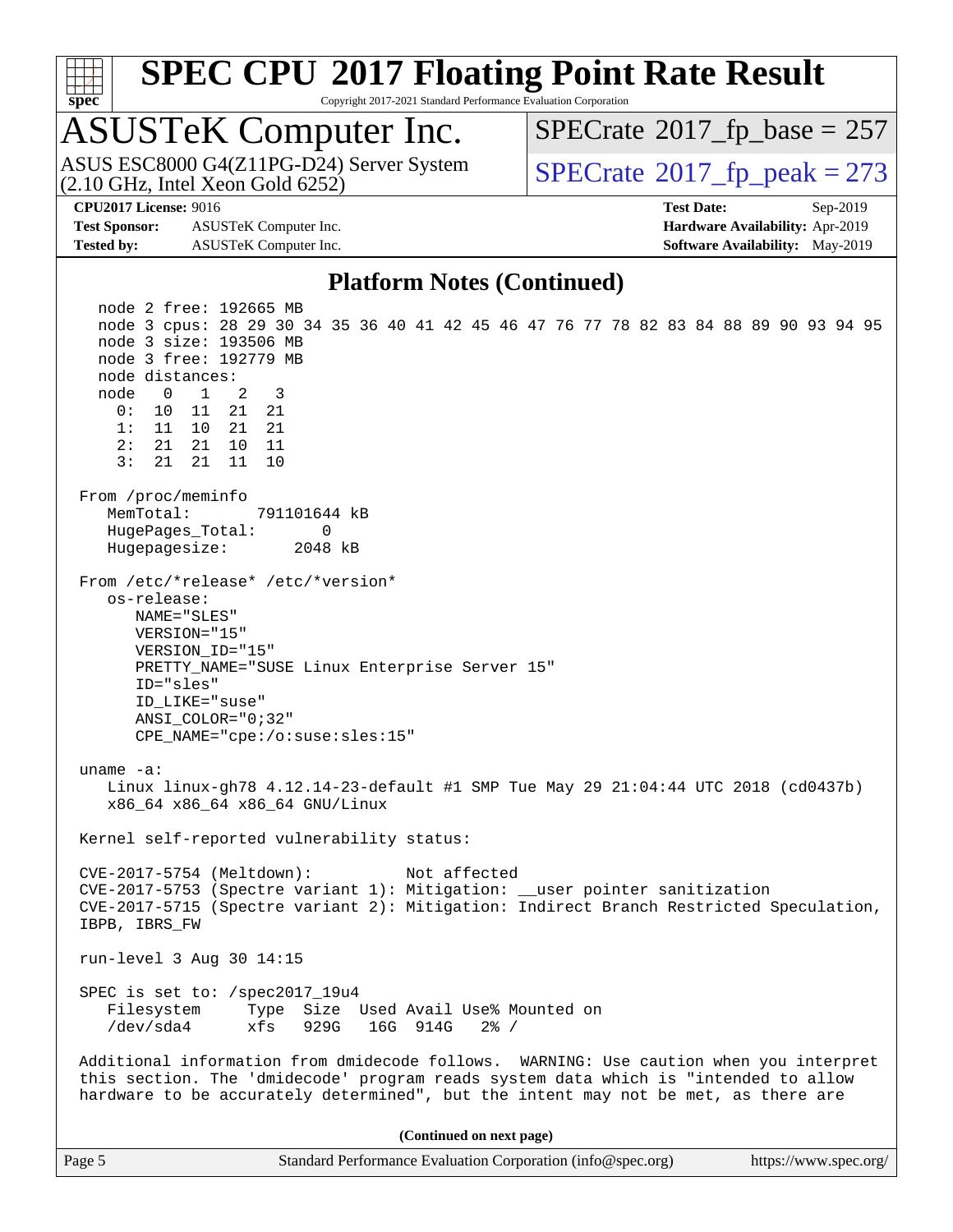

Copyright 2017-2021 Standard Performance Evaluation Corporation

## ASUSTeK Computer Inc.

(2.10 GHz, Intel Xeon Gold 6252) ASUS ESC8000 G4(Z11PG-D24) Server System  $\sqrt{\text{SPECrate}^{\otimes}2017\_fp\_peak} = 273$  $\sqrt{\text{SPECrate}^{\otimes}2017\_fp\_peak} = 273$  $\sqrt{\text{SPECrate}^{\otimes}2017\_fp\_peak} = 273$ 

 $SPECTate$ <sup>®</sup>[2017\\_fp\\_base =](http://www.spec.org/auto/cpu2017/Docs/result-fields.html#SPECrate2017fpbase) 257

**[Test Sponsor:](http://www.spec.org/auto/cpu2017/Docs/result-fields.html#TestSponsor)** ASUSTeK Computer Inc. **[Hardware Availability:](http://www.spec.org/auto/cpu2017/Docs/result-fields.html#HardwareAvailability)** Apr-2019 **[Tested by:](http://www.spec.org/auto/cpu2017/Docs/result-fields.html#Testedby)** ASUSTeK Computer Inc. **[Software Availability:](http://www.spec.org/auto/cpu2017/Docs/result-fields.html#SoftwareAvailability)** May-2019

**[CPU2017 License:](http://www.spec.org/auto/cpu2017/Docs/result-fields.html#CPU2017License)** 9016 **[Test Date:](http://www.spec.org/auto/cpu2017/Docs/result-fields.html#TestDate)** Sep-2019

#### **[Platform Notes \(Continued\)](http://www.spec.org/auto/cpu2017/Docs/result-fields.html#PlatformNotes)**

 frequent changes to hardware, firmware, and the "DMTF SMBIOS" standard. BIOS American Megatrends Inc. 5102 02/11/2019 Memory: 24x Samsung M393A4K40CB2-CVF 32 GB 2 rank 2933, configured at 2934

(End of data from sysinfo program)

#### **[Compiler Version Notes](http://www.spec.org/auto/cpu2017/Docs/result-fields.html#CompilerVersionNotes)**

============================================================================== C | 519.lbm\_r(base, peak) 538.imagick\_r(base, peak) | 544.nab\_r(base, peak) ------------------------------------------------------------------------------ Intel(R) C Intel(R) 64 Compiler for applications running on Intel(R)  $64$ , Version 19.0.4.227 Build 20190416 Copyright (C) 1985-2019 Intel Corporation. All rights reserved. ------------------------------------------------------------------------------ ============================================================================== C++ | 508.namd\_r(base, peak) 510.parest\_r(base, peak) ------------------------------------------------------------------------------ Intel(R) C++ Intel(R) 64 Compiler for applications running on Intel(R)  $64$ , Version 19.0.4.227 Build 20190416 Copyright (C) 1985-2019 Intel Corporation. All rights reserved. ------------------------------------------------------------------------------ ==============================================================================  $C++$ , C  $| 511.povray_r(base, peak) 526.blender_r(base, peak)$ ------------------------------------------------------------------------------ Intel(R) C++ Intel(R) 64 Compiler for applications running on Intel(R)  $64$ , Version 19.0.4.227 Build 20190416 Copyright (C) 1985-2019 Intel Corporation. All rights reserved. Intel(R) C Intel(R) 64 Compiler for applications running on Intel(R)  $64$ , Version 19.0.4.227 Build 20190416 Copyright (C) 1985-2019 Intel Corporation. All rights reserved. ------------------------------------------------------------------------------ ============================================================================== C++, C, Fortran | 507.cactuBSSN\_r(base, peak) ------------------------------------------------------------------------------ Intel(R)  $C++$  Intel(R) 64 Compiler for applications running on Intel(R) 64, Version 19.0.4.227 Build 20190416 Copyright (C) 1985-2019 Intel Corporation. All rights reserved. Intel(R) C Intel(R) 64 Compiler for applications running on Intel(R)  $64$ , Version 19.0.4.227 Build 20190416 Copyright (C) 1985-2019 Intel Corporation. All rights reserved. **(Continued on next page)**

Page 6 Standard Performance Evaluation Corporation [\(info@spec.org\)](mailto:info@spec.org) <https://www.spec.org/>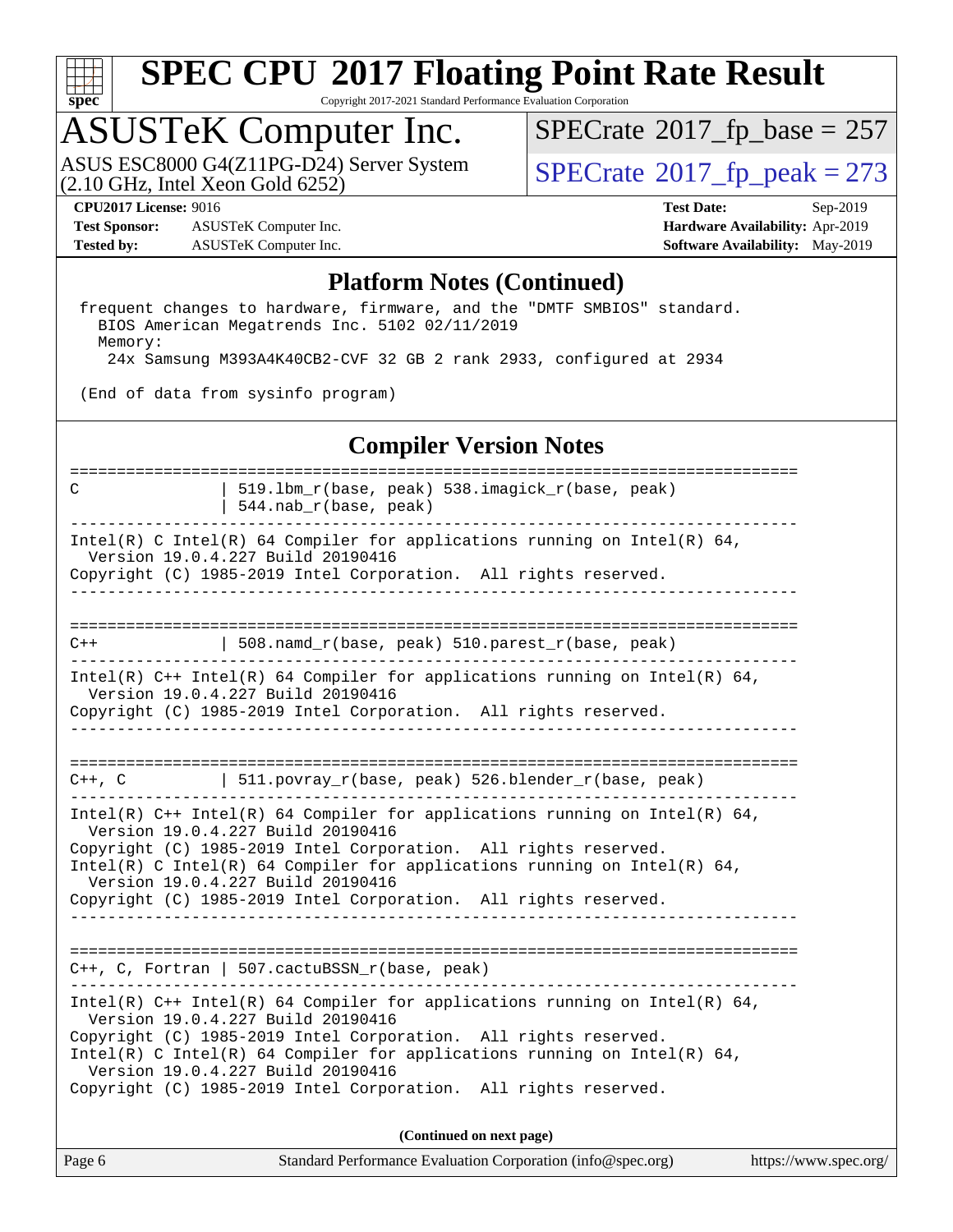

Copyright 2017-2021 Standard Performance Evaluation Corporation

# ASUSTeK Computer Inc.<br>ASUS ESC8000 G4(Z11PG-D24) Server System

 $(2.10 \text{ GHz}, \text{Intel Xeon}$  Gold  $6252)$ 

 $SPECrate$ <sup>®</sup>[2017\\_fp\\_base =](http://www.spec.org/auto/cpu2017/Docs/result-fields.html#SPECrate2017fpbase) 257

 $SPECTate@2017_fp\_peak = 273$ 

**[Test Sponsor:](http://www.spec.org/auto/cpu2017/Docs/result-fields.html#TestSponsor)** ASUSTeK Computer Inc. **[Hardware Availability:](http://www.spec.org/auto/cpu2017/Docs/result-fields.html#HardwareAvailability)** Apr-2019 **[Tested by:](http://www.spec.org/auto/cpu2017/Docs/result-fields.html#Testedby)** ASUSTeK Computer Inc. **[Software Availability:](http://www.spec.org/auto/cpu2017/Docs/result-fields.html#SoftwareAvailability)** May-2019

**[CPU2017 License:](http://www.spec.org/auto/cpu2017/Docs/result-fields.html#CPU2017License)** 9016 **[Test Date:](http://www.spec.org/auto/cpu2017/Docs/result-fields.html#TestDate)** Sep-2019

#### **[Compiler Version Notes \(Continued\)](http://www.spec.org/auto/cpu2017/Docs/result-fields.html#CompilerVersionNotes)**

|                                                                                                                                                                                                                                                                                                                                                                            | $Intel(R)$ Fortran Intel(R) 64 Compiler for applications running on Intel(R)<br>64, Version 19.0.4.227 Build 20190416<br>Copyright (C) 1985-2019 Intel Corporation. All rights reserved. |  |  |  |  |  |
|----------------------------------------------------------------------------------------------------------------------------------------------------------------------------------------------------------------------------------------------------------------------------------------------------------------------------------------------------------------------------|------------------------------------------------------------------------------------------------------------------------------------------------------------------------------------------|--|--|--|--|--|
|                                                                                                                                                                                                                                                                                                                                                                            |                                                                                                                                                                                          |  |  |  |  |  |
| Fortran                                                                                                                                                                                                                                                                                                                                                                    | 503.bwaves $r(base, peak)$ 549.fotonik3d $r(base, peak)$<br>554.roms r(base, peak)                                                                                                       |  |  |  |  |  |
| Intel(R) Fortran Intel(R) 64 Compiler for applications running on Intel(R)<br>64, Version 19.0.4.227 Build 20190416<br>Copyright (C) 1985-2019 Intel Corporation. All rights reserved.                                                                                                                                                                                     |                                                                                                                                                                                          |  |  |  |  |  |
| Fortran, C $\vert$ 521.wrf r(base, peak) 527.cam4 r(base, peak)                                                                                                                                                                                                                                                                                                            |                                                                                                                                                                                          |  |  |  |  |  |
|                                                                                                                                                                                                                                                                                                                                                                            |                                                                                                                                                                                          |  |  |  |  |  |
| Intel(R) Fortran Intel(R) 64 Compiler for applications running on Intel(R)<br>64, Version 19.0.4.227 Build 20190416<br>Copyright (C) 1985-2019 Intel Corporation. All rights reserved.<br>Intel(R) C Intel(R) 64 Compiler for applications running on Intel(R) 64,<br>Version 19.0.4.227 Build 20190416<br>Copyright (C) 1985-2019 Intel Corporation. All rights reserved. |                                                                                                                                                                                          |  |  |  |  |  |

## **[Base Compiler Invocation](http://www.spec.org/auto/cpu2017/Docs/result-fields.html#BaseCompilerInvocation)**

[C benchmarks](http://www.spec.org/auto/cpu2017/Docs/result-fields.html#Cbenchmarks): [icc -m64 -std=c11](http://www.spec.org/cpu2017/results/res2019q4/cpu2017-20190916-18247.flags.html#user_CCbase_intel_icc_64bit_c11_33ee0cdaae7deeeab2a9725423ba97205ce30f63b9926c2519791662299b76a0318f32ddfffdc46587804de3178b4f9328c46fa7c2b0cd779d7a61945c91cd35)

[C++ benchmarks:](http://www.spec.org/auto/cpu2017/Docs/result-fields.html#CXXbenchmarks) [icpc -m64](http://www.spec.org/cpu2017/results/res2019q4/cpu2017-20190916-18247.flags.html#user_CXXbase_intel_icpc_64bit_4ecb2543ae3f1412ef961e0650ca070fec7b7afdcd6ed48761b84423119d1bf6bdf5cad15b44d48e7256388bc77273b966e5eb805aefd121eb22e9299b2ec9d9)

[Fortran benchmarks](http://www.spec.org/auto/cpu2017/Docs/result-fields.html#Fortranbenchmarks): [ifort -m64](http://www.spec.org/cpu2017/results/res2019q4/cpu2017-20190916-18247.flags.html#user_FCbase_intel_ifort_64bit_24f2bb282fbaeffd6157abe4f878425411749daecae9a33200eee2bee2fe76f3b89351d69a8130dd5949958ce389cf37ff59a95e7a40d588e8d3a57e0c3fd751)

[Benchmarks using both Fortran and C](http://www.spec.org/auto/cpu2017/Docs/result-fields.html#BenchmarksusingbothFortranandC): [ifort -m64](http://www.spec.org/cpu2017/results/res2019q4/cpu2017-20190916-18247.flags.html#user_CC_FCbase_intel_ifort_64bit_24f2bb282fbaeffd6157abe4f878425411749daecae9a33200eee2bee2fe76f3b89351d69a8130dd5949958ce389cf37ff59a95e7a40d588e8d3a57e0c3fd751) [icc -m64 -std=c11](http://www.spec.org/cpu2017/results/res2019q4/cpu2017-20190916-18247.flags.html#user_CC_FCbase_intel_icc_64bit_c11_33ee0cdaae7deeeab2a9725423ba97205ce30f63b9926c2519791662299b76a0318f32ddfffdc46587804de3178b4f9328c46fa7c2b0cd779d7a61945c91cd35)

[Benchmarks using both C and C++](http://www.spec.org/auto/cpu2017/Docs/result-fields.html#BenchmarksusingbothCandCXX): [icpc -m64](http://www.spec.org/cpu2017/results/res2019q4/cpu2017-20190916-18247.flags.html#user_CC_CXXbase_intel_icpc_64bit_4ecb2543ae3f1412ef961e0650ca070fec7b7afdcd6ed48761b84423119d1bf6bdf5cad15b44d48e7256388bc77273b966e5eb805aefd121eb22e9299b2ec9d9) [icc -m64 -std=c11](http://www.spec.org/cpu2017/results/res2019q4/cpu2017-20190916-18247.flags.html#user_CC_CXXbase_intel_icc_64bit_c11_33ee0cdaae7deeeab2a9725423ba97205ce30f63b9926c2519791662299b76a0318f32ddfffdc46587804de3178b4f9328c46fa7c2b0cd779d7a61945c91cd35)

[Benchmarks using Fortran, C, and C++:](http://www.spec.org/auto/cpu2017/Docs/result-fields.html#BenchmarksusingFortranCandCXX) [icpc -m64](http://www.spec.org/cpu2017/results/res2019q4/cpu2017-20190916-18247.flags.html#user_CC_CXX_FCbase_intel_icpc_64bit_4ecb2543ae3f1412ef961e0650ca070fec7b7afdcd6ed48761b84423119d1bf6bdf5cad15b44d48e7256388bc77273b966e5eb805aefd121eb22e9299b2ec9d9) [icc -m64 -std=c11](http://www.spec.org/cpu2017/results/res2019q4/cpu2017-20190916-18247.flags.html#user_CC_CXX_FCbase_intel_icc_64bit_c11_33ee0cdaae7deeeab2a9725423ba97205ce30f63b9926c2519791662299b76a0318f32ddfffdc46587804de3178b4f9328c46fa7c2b0cd779d7a61945c91cd35) [ifort -m64](http://www.spec.org/cpu2017/results/res2019q4/cpu2017-20190916-18247.flags.html#user_CC_CXX_FCbase_intel_ifort_64bit_24f2bb282fbaeffd6157abe4f878425411749daecae9a33200eee2bee2fe76f3b89351d69a8130dd5949958ce389cf37ff59a95e7a40d588e8d3a57e0c3fd751)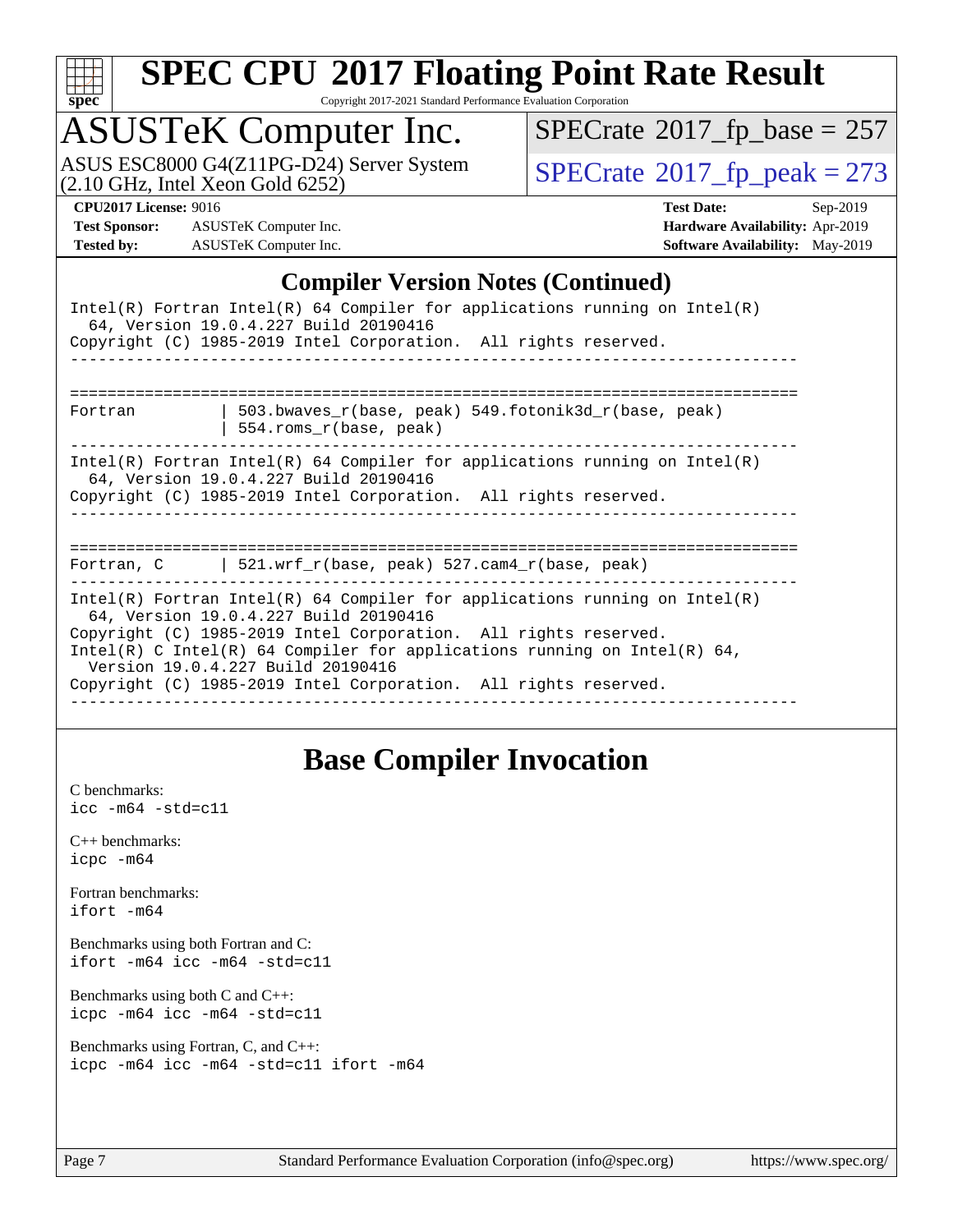

Copyright 2017-2021 Standard Performance Evaluation Corporation

## ASUSTeK Computer Inc.

(2.10 GHz, Intel Xeon Gold 6252) ASUS ESC8000 G4(Z11PG-D24) Server System  $SPECrate@2017_fp\_peak = 273$  $SPECrate@2017_fp\_peak = 273$ 

 $SPECTate$ <sup>®</sup>[2017\\_fp\\_base =](http://www.spec.org/auto/cpu2017/Docs/result-fields.html#SPECrate2017fpbase) 257

**[Test Sponsor:](http://www.spec.org/auto/cpu2017/Docs/result-fields.html#TestSponsor)** ASUSTeK Computer Inc. **[Hardware Availability:](http://www.spec.org/auto/cpu2017/Docs/result-fields.html#HardwareAvailability)** Apr-2019

**[CPU2017 License:](http://www.spec.org/auto/cpu2017/Docs/result-fields.html#CPU2017License)** 9016 **[Test Date:](http://www.spec.org/auto/cpu2017/Docs/result-fields.html#TestDate)** Sep-2019 **[Tested by:](http://www.spec.org/auto/cpu2017/Docs/result-fields.html#Testedby)** ASUSTeK Computer Inc. **[Software Availability:](http://www.spec.org/auto/cpu2017/Docs/result-fields.html#SoftwareAvailability)** May-2019

## **[Base Portability Flags](http://www.spec.org/auto/cpu2017/Docs/result-fields.html#BasePortabilityFlags)**

 503.bwaves\_r: [-DSPEC\\_LP64](http://www.spec.org/cpu2017/results/res2019q4/cpu2017-20190916-18247.flags.html#suite_basePORTABILITY503_bwaves_r_DSPEC_LP64) 507.cactuBSSN\_r: [-DSPEC\\_LP64](http://www.spec.org/cpu2017/results/res2019q4/cpu2017-20190916-18247.flags.html#suite_basePORTABILITY507_cactuBSSN_r_DSPEC_LP64) 508.namd\_r: [-DSPEC\\_LP64](http://www.spec.org/cpu2017/results/res2019q4/cpu2017-20190916-18247.flags.html#suite_basePORTABILITY508_namd_r_DSPEC_LP64) 510.parest\_r: [-DSPEC\\_LP64](http://www.spec.org/cpu2017/results/res2019q4/cpu2017-20190916-18247.flags.html#suite_basePORTABILITY510_parest_r_DSPEC_LP64) 511.povray\_r: [-DSPEC\\_LP64](http://www.spec.org/cpu2017/results/res2019q4/cpu2017-20190916-18247.flags.html#suite_basePORTABILITY511_povray_r_DSPEC_LP64) 519.lbm\_r: [-DSPEC\\_LP64](http://www.spec.org/cpu2017/results/res2019q4/cpu2017-20190916-18247.flags.html#suite_basePORTABILITY519_lbm_r_DSPEC_LP64) 521.wrf\_r: [-DSPEC\\_LP64](http://www.spec.org/cpu2017/results/res2019q4/cpu2017-20190916-18247.flags.html#suite_basePORTABILITY521_wrf_r_DSPEC_LP64) [-DSPEC\\_CASE\\_FLAG](http://www.spec.org/cpu2017/results/res2019q4/cpu2017-20190916-18247.flags.html#b521.wrf_r_baseCPORTABILITY_DSPEC_CASE_FLAG) [-convert big\\_endian](http://www.spec.org/cpu2017/results/res2019q4/cpu2017-20190916-18247.flags.html#user_baseFPORTABILITY521_wrf_r_convert_big_endian_c3194028bc08c63ac5d04de18c48ce6d347e4e562e8892b8bdbdc0214820426deb8554edfa529a3fb25a586e65a3d812c835984020483e7e73212c4d31a38223) 526.blender\_r: [-DSPEC\\_LP64](http://www.spec.org/cpu2017/results/res2019q4/cpu2017-20190916-18247.flags.html#suite_basePORTABILITY526_blender_r_DSPEC_LP64) [-DSPEC\\_LINUX](http://www.spec.org/cpu2017/results/res2019q4/cpu2017-20190916-18247.flags.html#b526.blender_r_baseCPORTABILITY_DSPEC_LINUX) [-funsigned-char](http://www.spec.org/cpu2017/results/res2019q4/cpu2017-20190916-18247.flags.html#user_baseCPORTABILITY526_blender_r_force_uchar_40c60f00ab013830e2dd6774aeded3ff59883ba5a1fc5fc14077f794d777847726e2a5858cbc7672e36e1b067e7e5c1d9a74f7176df07886a243d7cc18edfe67) 527.cam4\_r: [-DSPEC\\_LP64](http://www.spec.org/cpu2017/results/res2019q4/cpu2017-20190916-18247.flags.html#suite_basePORTABILITY527_cam4_r_DSPEC_LP64) [-DSPEC\\_CASE\\_FLAG](http://www.spec.org/cpu2017/results/res2019q4/cpu2017-20190916-18247.flags.html#b527.cam4_r_baseCPORTABILITY_DSPEC_CASE_FLAG) 538.imagick\_r: [-DSPEC\\_LP64](http://www.spec.org/cpu2017/results/res2019q4/cpu2017-20190916-18247.flags.html#suite_basePORTABILITY538_imagick_r_DSPEC_LP64) 544.nab\_r: [-DSPEC\\_LP64](http://www.spec.org/cpu2017/results/res2019q4/cpu2017-20190916-18247.flags.html#suite_basePORTABILITY544_nab_r_DSPEC_LP64) 549.fotonik3d\_r: [-DSPEC\\_LP64](http://www.spec.org/cpu2017/results/res2019q4/cpu2017-20190916-18247.flags.html#suite_basePORTABILITY549_fotonik3d_r_DSPEC_LP64) 554.roms\_r: [-DSPEC\\_LP64](http://www.spec.org/cpu2017/results/res2019q4/cpu2017-20190916-18247.flags.html#suite_basePORTABILITY554_roms_r_DSPEC_LP64)

**[Base Optimization Flags](http://www.spec.org/auto/cpu2017/Docs/result-fields.html#BaseOptimizationFlags)**

[C benchmarks](http://www.spec.org/auto/cpu2017/Docs/result-fields.html#Cbenchmarks):

[-xCORE-AVX2](http://www.spec.org/cpu2017/results/res2019q4/cpu2017-20190916-18247.flags.html#user_CCbase_f-xCORE-AVX2) [-ipo](http://www.spec.org/cpu2017/results/res2019q4/cpu2017-20190916-18247.flags.html#user_CCbase_f-ipo) [-O3](http://www.spec.org/cpu2017/results/res2019q4/cpu2017-20190916-18247.flags.html#user_CCbase_f-O3) [-no-prec-div](http://www.spec.org/cpu2017/results/res2019q4/cpu2017-20190916-18247.flags.html#user_CCbase_f-no-prec-div) [-qopt-prefetch](http://www.spec.org/cpu2017/results/res2019q4/cpu2017-20190916-18247.flags.html#user_CCbase_f-qopt-prefetch) [-ffinite-math-only](http://www.spec.org/cpu2017/results/res2019q4/cpu2017-20190916-18247.flags.html#user_CCbase_f_finite_math_only_cb91587bd2077682c4b38af759c288ed7c732db004271a9512da14a4f8007909a5f1427ecbf1a0fb78ff2a814402c6114ac565ca162485bbcae155b5e4258871) [-qopt-mem-layout-trans=4](http://www.spec.org/cpu2017/results/res2019q4/cpu2017-20190916-18247.flags.html#user_CCbase_f-qopt-mem-layout-trans_fa39e755916c150a61361b7846f310bcdf6f04e385ef281cadf3647acec3f0ae266d1a1d22d972a7087a248fd4e6ca390a3634700869573d231a252c784941a8) [C++ benchmarks:](http://www.spec.org/auto/cpu2017/Docs/result-fields.html#CXXbenchmarks) [-xCORE-AVX2](http://www.spec.org/cpu2017/results/res2019q4/cpu2017-20190916-18247.flags.html#user_CXXbase_f-xCORE-AVX2) [-ipo](http://www.spec.org/cpu2017/results/res2019q4/cpu2017-20190916-18247.flags.html#user_CXXbase_f-ipo) [-O3](http://www.spec.org/cpu2017/results/res2019q4/cpu2017-20190916-18247.flags.html#user_CXXbase_f-O3) [-no-prec-div](http://www.spec.org/cpu2017/results/res2019q4/cpu2017-20190916-18247.flags.html#user_CXXbase_f-no-prec-div) [-qopt-prefetch](http://www.spec.org/cpu2017/results/res2019q4/cpu2017-20190916-18247.flags.html#user_CXXbase_f-qopt-prefetch) [-ffinite-math-only](http://www.spec.org/cpu2017/results/res2019q4/cpu2017-20190916-18247.flags.html#user_CXXbase_f_finite_math_only_cb91587bd2077682c4b38af759c288ed7c732db004271a9512da14a4f8007909a5f1427ecbf1a0fb78ff2a814402c6114ac565ca162485bbcae155b5e4258871) [-qopt-mem-layout-trans=4](http://www.spec.org/cpu2017/results/res2019q4/cpu2017-20190916-18247.flags.html#user_CXXbase_f-qopt-mem-layout-trans_fa39e755916c150a61361b7846f310bcdf6f04e385ef281cadf3647acec3f0ae266d1a1d22d972a7087a248fd4e6ca390a3634700869573d231a252c784941a8) [Fortran benchmarks](http://www.spec.org/auto/cpu2017/Docs/result-fields.html#Fortranbenchmarks): [-xCORE-AVX2](http://www.spec.org/cpu2017/results/res2019q4/cpu2017-20190916-18247.flags.html#user_FCbase_f-xCORE-AVX2) [-ipo](http://www.spec.org/cpu2017/results/res2019q4/cpu2017-20190916-18247.flags.html#user_FCbase_f-ipo) [-O3](http://www.spec.org/cpu2017/results/res2019q4/cpu2017-20190916-18247.flags.html#user_FCbase_f-O3) [-no-prec-div](http://www.spec.org/cpu2017/results/res2019q4/cpu2017-20190916-18247.flags.html#user_FCbase_f-no-prec-div) [-qopt-prefetch](http://www.spec.org/cpu2017/results/res2019q4/cpu2017-20190916-18247.flags.html#user_FCbase_f-qopt-prefetch) [-ffinite-math-only](http://www.spec.org/cpu2017/results/res2019q4/cpu2017-20190916-18247.flags.html#user_FCbase_f_finite_math_only_cb91587bd2077682c4b38af759c288ed7c732db004271a9512da14a4f8007909a5f1427ecbf1a0fb78ff2a814402c6114ac565ca162485bbcae155b5e4258871) [-qopt-mem-layout-trans=4](http://www.spec.org/cpu2017/results/res2019q4/cpu2017-20190916-18247.flags.html#user_FCbase_f-qopt-mem-layout-trans_fa39e755916c150a61361b7846f310bcdf6f04e385ef281cadf3647acec3f0ae266d1a1d22d972a7087a248fd4e6ca390a3634700869573d231a252c784941a8) [-auto](http://www.spec.org/cpu2017/results/res2019q4/cpu2017-20190916-18247.flags.html#user_FCbase_f-auto) [-nostandard-realloc-lhs](http://www.spec.org/cpu2017/results/res2019q4/cpu2017-20190916-18247.flags.html#user_FCbase_f_2003_std_realloc_82b4557e90729c0f113870c07e44d33d6f5a304b4f63d4c15d2d0f1fab99f5daaed73bdb9275d9ae411527f28b936061aa8b9c8f2d63842963b95c9dd6426b8a) [-align array32byte](http://www.spec.org/cpu2017/results/res2019q4/cpu2017-20190916-18247.flags.html#user_FCbase_align_array32byte_b982fe038af199962ba9a80c053b8342c548c85b40b8e86eb3cc33dee0d7986a4af373ac2d51c3f7cf710a18d62fdce2948f201cd044323541f22fc0fffc51b6) [Benchmarks using both Fortran and C](http://www.spec.org/auto/cpu2017/Docs/result-fields.html#BenchmarksusingbothFortranandC): [-xCORE-AVX2](http://www.spec.org/cpu2017/results/res2019q4/cpu2017-20190916-18247.flags.html#user_CC_FCbase_f-xCORE-AVX2) [-ipo](http://www.spec.org/cpu2017/results/res2019q4/cpu2017-20190916-18247.flags.html#user_CC_FCbase_f-ipo) [-O3](http://www.spec.org/cpu2017/results/res2019q4/cpu2017-20190916-18247.flags.html#user_CC_FCbase_f-O3) [-no-prec-div](http://www.spec.org/cpu2017/results/res2019q4/cpu2017-20190916-18247.flags.html#user_CC_FCbase_f-no-prec-div) [-qopt-prefetch](http://www.spec.org/cpu2017/results/res2019q4/cpu2017-20190916-18247.flags.html#user_CC_FCbase_f-qopt-prefetch) [-ffinite-math-only](http://www.spec.org/cpu2017/results/res2019q4/cpu2017-20190916-18247.flags.html#user_CC_FCbase_f_finite_math_only_cb91587bd2077682c4b38af759c288ed7c732db004271a9512da14a4f8007909a5f1427ecbf1a0fb78ff2a814402c6114ac565ca162485bbcae155b5e4258871) [-qopt-mem-layout-trans=4](http://www.spec.org/cpu2017/results/res2019q4/cpu2017-20190916-18247.flags.html#user_CC_FCbase_f-qopt-mem-layout-trans_fa39e755916c150a61361b7846f310bcdf6f04e385ef281cadf3647acec3f0ae266d1a1d22d972a7087a248fd4e6ca390a3634700869573d231a252c784941a8) [-auto](http://www.spec.org/cpu2017/results/res2019q4/cpu2017-20190916-18247.flags.html#user_CC_FCbase_f-auto) [-nostandard-realloc-lhs](http://www.spec.org/cpu2017/results/res2019q4/cpu2017-20190916-18247.flags.html#user_CC_FCbase_f_2003_std_realloc_82b4557e90729c0f113870c07e44d33d6f5a304b4f63d4c15d2d0f1fab99f5daaed73bdb9275d9ae411527f28b936061aa8b9c8f2d63842963b95c9dd6426b8a) [-align array32byte](http://www.spec.org/cpu2017/results/res2019q4/cpu2017-20190916-18247.flags.html#user_CC_FCbase_align_array32byte_b982fe038af199962ba9a80c053b8342c548c85b40b8e86eb3cc33dee0d7986a4af373ac2d51c3f7cf710a18d62fdce2948f201cd044323541f22fc0fffc51b6) [Benchmarks using both C and C++](http://www.spec.org/auto/cpu2017/Docs/result-fields.html#BenchmarksusingbothCandCXX): [-xCORE-AVX2](http://www.spec.org/cpu2017/results/res2019q4/cpu2017-20190916-18247.flags.html#user_CC_CXXbase_f-xCORE-AVX2) [-ipo](http://www.spec.org/cpu2017/results/res2019q4/cpu2017-20190916-18247.flags.html#user_CC_CXXbase_f-ipo) [-O3](http://www.spec.org/cpu2017/results/res2019q4/cpu2017-20190916-18247.flags.html#user_CC_CXXbase_f-O3) [-no-prec-div](http://www.spec.org/cpu2017/results/res2019q4/cpu2017-20190916-18247.flags.html#user_CC_CXXbase_f-no-prec-div) [-qopt-prefetch](http://www.spec.org/cpu2017/results/res2019q4/cpu2017-20190916-18247.flags.html#user_CC_CXXbase_f-qopt-prefetch) [-ffinite-math-only](http://www.spec.org/cpu2017/results/res2019q4/cpu2017-20190916-18247.flags.html#user_CC_CXXbase_f_finite_math_only_cb91587bd2077682c4b38af759c288ed7c732db004271a9512da14a4f8007909a5f1427ecbf1a0fb78ff2a814402c6114ac565ca162485bbcae155b5e4258871) [-qopt-mem-layout-trans=4](http://www.spec.org/cpu2017/results/res2019q4/cpu2017-20190916-18247.flags.html#user_CC_CXXbase_f-qopt-mem-layout-trans_fa39e755916c150a61361b7846f310bcdf6f04e385ef281cadf3647acec3f0ae266d1a1d22d972a7087a248fd4e6ca390a3634700869573d231a252c784941a8) [Benchmarks using Fortran, C, and C++:](http://www.spec.org/auto/cpu2017/Docs/result-fields.html#BenchmarksusingFortranCandCXX) [-xCORE-AVX2](http://www.spec.org/cpu2017/results/res2019q4/cpu2017-20190916-18247.flags.html#user_CC_CXX_FCbase_f-xCORE-AVX2) [-ipo](http://www.spec.org/cpu2017/results/res2019q4/cpu2017-20190916-18247.flags.html#user_CC_CXX_FCbase_f-ipo) [-O3](http://www.spec.org/cpu2017/results/res2019q4/cpu2017-20190916-18247.flags.html#user_CC_CXX_FCbase_f-O3) [-no-prec-div](http://www.spec.org/cpu2017/results/res2019q4/cpu2017-20190916-18247.flags.html#user_CC_CXX_FCbase_f-no-prec-div) [-qopt-prefetch](http://www.spec.org/cpu2017/results/res2019q4/cpu2017-20190916-18247.flags.html#user_CC_CXX_FCbase_f-qopt-prefetch) [-ffinite-math-only](http://www.spec.org/cpu2017/results/res2019q4/cpu2017-20190916-18247.flags.html#user_CC_CXX_FCbase_f_finite_math_only_cb91587bd2077682c4b38af759c288ed7c732db004271a9512da14a4f8007909a5f1427ecbf1a0fb78ff2a814402c6114ac565ca162485bbcae155b5e4258871) [-qopt-mem-layout-trans=4](http://www.spec.org/cpu2017/results/res2019q4/cpu2017-20190916-18247.flags.html#user_CC_CXX_FCbase_f-qopt-mem-layout-trans_fa39e755916c150a61361b7846f310bcdf6f04e385ef281cadf3647acec3f0ae266d1a1d22d972a7087a248fd4e6ca390a3634700869573d231a252c784941a8) [-auto](http://www.spec.org/cpu2017/results/res2019q4/cpu2017-20190916-18247.flags.html#user_CC_CXX_FCbase_f-auto) [-nostandard-realloc-lhs](http://www.spec.org/cpu2017/results/res2019q4/cpu2017-20190916-18247.flags.html#user_CC_CXX_FCbase_f_2003_std_realloc_82b4557e90729c0f113870c07e44d33d6f5a304b4f63d4c15d2d0f1fab99f5daaed73bdb9275d9ae411527f28b936061aa8b9c8f2d63842963b95c9dd6426b8a) [-align array32byte](http://www.spec.org/cpu2017/results/res2019q4/cpu2017-20190916-18247.flags.html#user_CC_CXX_FCbase_align_array32byte_b982fe038af199962ba9a80c053b8342c548c85b40b8e86eb3cc33dee0d7986a4af373ac2d51c3f7cf710a18d62fdce2948f201cd044323541f22fc0fffc51b6)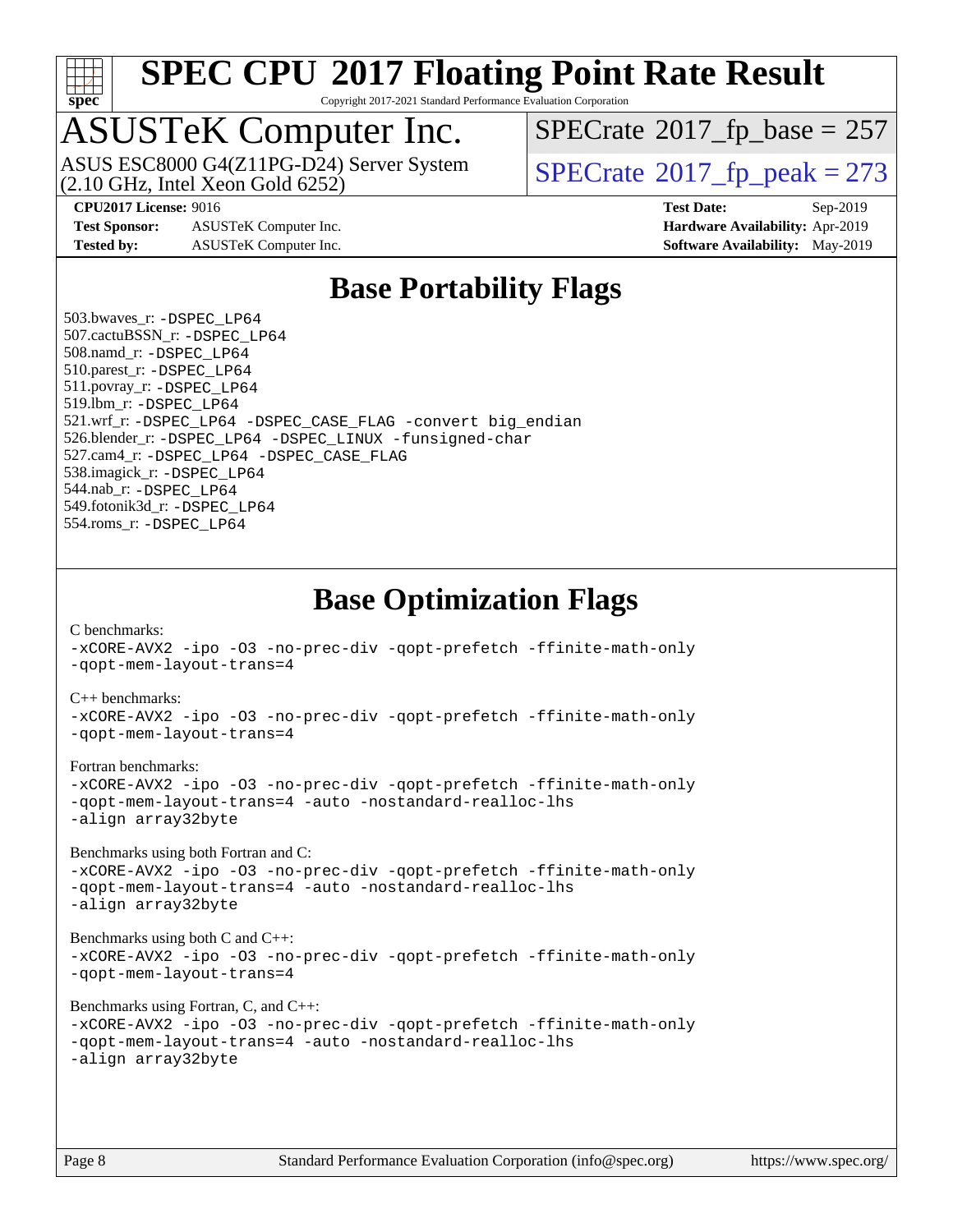

Copyright 2017-2021 Standard Performance Evaluation Corporation

# ASUSTeK Computer Inc.<br>ASUS ESC8000 G4(Z11PG-D24) Server System

(2.10 GHz, Intel Xeon Gold 6252)

 $SPECTate$ <sup>®</sup>[2017\\_fp\\_base =](http://www.spec.org/auto/cpu2017/Docs/result-fields.html#SPECrate2017fpbase) 257

 $SPECTate<sup>®</sup>2017_fp_peak = 273$  $SPECTate<sup>®</sup>2017_fp_peak = 273$  $SPECTate<sup>®</sup>2017_fp_peak = 273$ 

**[Test Sponsor:](http://www.spec.org/auto/cpu2017/Docs/result-fields.html#TestSponsor)** ASUSTeK Computer Inc. **[Hardware Availability:](http://www.spec.org/auto/cpu2017/Docs/result-fields.html#HardwareAvailability)** Apr-2019 **[Tested by:](http://www.spec.org/auto/cpu2017/Docs/result-fields.html#Testedby)** ASUSTeK Computer Inc. **[Software Availability:](http://www.spec.org/auto/cpu2017/Docs/result-fields.html#SoftwareAvailability)** May-2019

**[CPU2017 License:](http://www.spec.org/auto/cpu2017/Docs/result-fields.html#CPU2017License)** 9016 **[Test Date:](http://www.spec.org/auto/cpu2017/Docs/result-fields.html#TestDate)** Sep-2019

## **[Peak Compiler Invocation](http://www.spec.org/auto/cpu2017/Docs/result-fields.html#PeakCompilerInvocation)**

[C benchmarks](http://www.spec.org/auto/cpu2017/Docs/result-fields.html#Cbenchmarks): [icc -m64 -std=c11](http://www.spec.org/cpu2017/results/res2019q4/cpu2017-20190916-18247.flags.html#user_CCpeak_intel_icc_64bit_c11_33ee0cdaae7deeeab2a9725423ba97205ce30f63b9926c2519791662299b76a0318f32ddfffdc46587804de3178b4f9328c46fa7c2b0cd779d7a61945c91cd35)

[C++ benchmarks:](http://www.spec.org/auto/cpu2017/Docs/result-fields.html#CXXbenchmarks) [icpc -m64](http://www.spec.org/cpu2017/results/res2019q4/cpu2017-20190916-18247.flags.html#user_CXXpeak_intel_icpc_64bit_4ecb2543ae3f1412ef961e0650ca070fec7b7afdcd6ed48761b84423119d1bf6bdf5cad15b44d48e7256388bc77273b966e5eb805aefd121eb22e9299b2ec9d9)

[Fortran benchmarks](http://www.spec.org/auto/cpu2017/Docs/result-fields.html#Fortranbenchmarks): [ifort -m64](http://www.spec.org/cpu2017/results/res2019q4/cpu2017-20190916-18247.flags.html#user_FCpeak_intel_ifort_64bit_24f2bb282fbaeffd6157abe4f878425411749daecae9a33200eee2bee2fe76f3b89351d69a8130dd5949958ce389cf37ff59a95e7a40d588e8d3a57e0c3fd751)

[Benchmarks using both Fortran and C](http://www.spec.org/auto/cpu2017/Docs/result-fields.html#BenchmarksusingbothFortranandC): [ifort -m64](http://www.spec.org/cpu2017/results/res2019q4/cpu2017-20190916-18247.flags.html#user_CC_FCpeak_intel_ifort_64bit_24f2bb282fbaeffd6157abe4f878425411749daecae9a33200eee2bee2fe76f3b89351d69a8130dd5949958ce389cf37ff59a95e7a40d588e8d3a57e0c3fd751) [icc -m64 -std=c11](http://www.spec.org/cpu2017/results/res2019q4/cpu2017-20190916-18247.flags.html#user_CC_FCpeak_intel_icc_64bit_c11_33ee0cdaae7deeeab2a9725423ba97205ce30f63b9926c2519791662299b76a0318f32ddfffdc46587804de3178b4f9328c46fa7c2b0cd779d7a61945c91cd35)

```
Benchmarks using both C and C++: 
icpc -m64 icc -m64 -std=c11
```
[Benchmarks using Fortran, C, and C++:](http://www.spec.org/auto/cpu2017/Docs/result-fields.html#BenchmarksusingFortranCandCXX) [icpc -m64](http://www.spec.org/cpu2017/results/res2019q4/cpu2017-20190916-18247.flags.html#user_CC_CXX_FCpeak_intel_icpc_64bit_4ecb2543ae3f1412ef961e0650ca070fec7b7afdcd6ed48761b84423119d1bf6bdf5cad15b44d48e7256388bc77273b966e5eb805aefd121eb22e9299b2ec9d9) [icc -m64 -std=c11](http://www.spec.org/cpu2017/results/res2019q4/cpu2017-20190916-18247.flags.html#user_CC_CXX_FCpeak_intel_icc_64bit_c11_33ee0cdaae7deeeab2a9725423ba97205ce30f63b9926c2519791662299b76a0318f32ddfffdc46587804de3178b4f9328c46fa7c2b0cd779d7a61945c91cd35) [ifort -m64](http://www.spec.org/cpu2017/results/res2019q4/cpu2017-20190916-18247.flags.html#user_CC_CXX_FCpeak_intel_ifort_64bit_24f2bb282fbaeffd6157abe4f878425411749daecae9a33200eee2bee2fe76f3b89351d69a8130dd5949958ce389cf37ff59a95e7a40d588e8d3a57e0c3fd751)

## **[Peak Portability Flags](http://www.spec.org/auto/cpu2017/Docs/result-fields.html#PeakPortabilityFlags)**

Same as Base Portability Flags

## **[Peak Optimization Flags](http://www.spec.org/auto/cpu2017/Docs/result-fields.html#PeakOptimizationFlags)**

[C benchmarks](http://www.spec.org/auto/cpu2017/Docs/result-fields.html#Cbenchmarks):

```
 519.lbm_r: -prof-gen(pass 1) -prof-use(pass 2) -ipo -xCORE-AVX2 -O3
-no-prec-div -qopt-prefetch -ffinite-math-only
-qopt-mem-layout-trans=4
 538.imagick_r: -xCORE-AVX2 -ipo -O3 -no-prec-div -qopt-prefetch
-ffinite-math-only -qopt-mem-layout-trans=4
 544.nab_r: Same as 538.imagick_r
C++ benchmarks: 
 508.namd_r: -prof-gen(pass 1) -prof-use(pass 2) -ipo -xCORE-AVX2 -O3
-no-prec-div -qopt-prefetch -ffinite-math-only
-qopt-mem-layout-trans=4
```
**(Continued on next page)**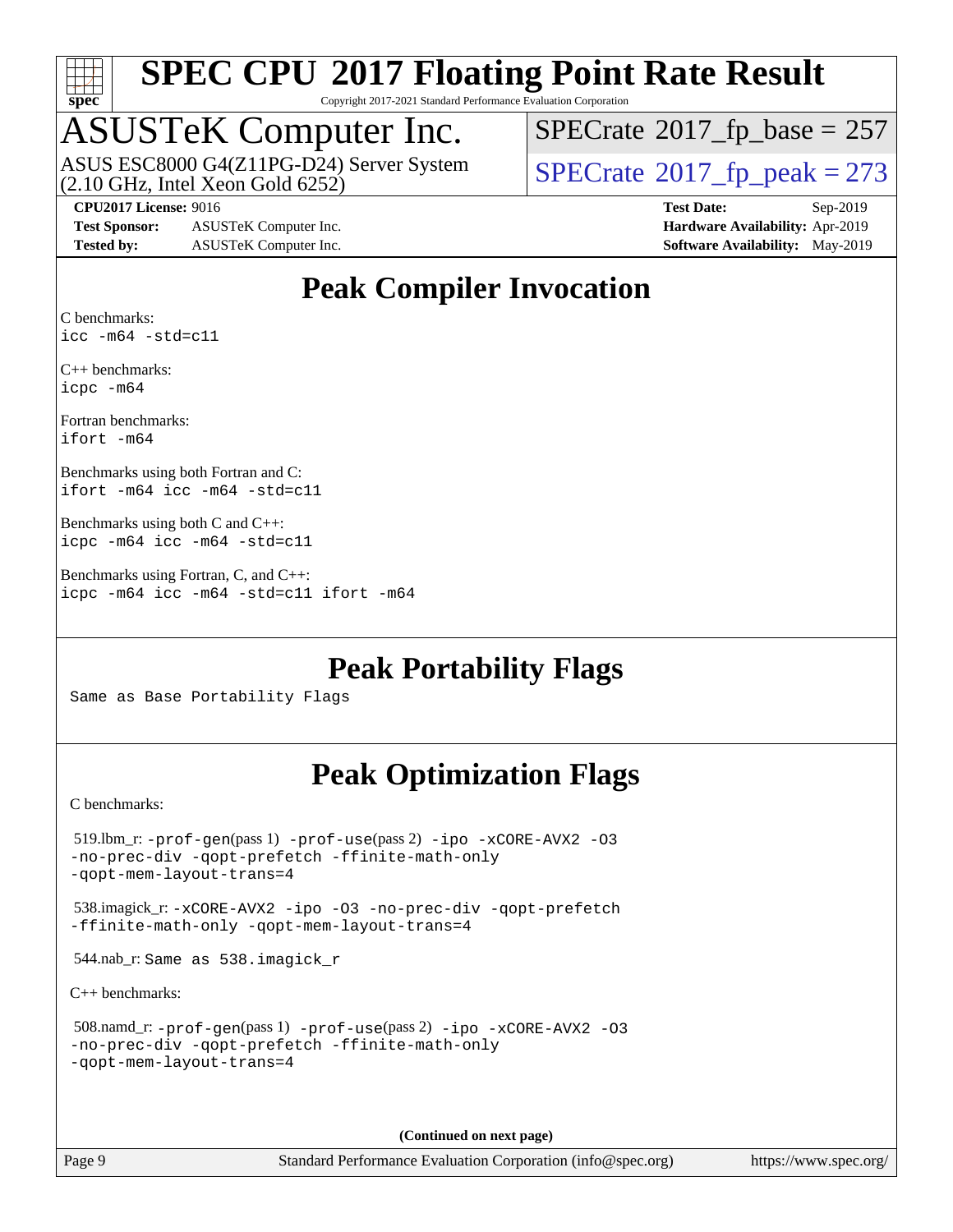

Copyright 2017-2021 Standard Performance Evaluation Corporation

# ASUSTeK Computer Inc.<br>ASUS ESC8000 G4(Z11PG-D24) Server System

 $(2.10 \text{ GHz}, \text{Intel Xeon}$  Gold  $6252)$ 

 $SPECTate$ <sup>®</sup>[2017\\_fp\\_base =](http://www.spec.org/auto/cpu2017/Docs/result-fields.html#SPECrate2017fpbase) 257

**[Test Sponsor:](http://www.spec.org/auto/cpu2017/Docs/result-fields.html#TestSponsor)** ASUSTeK Computer Inc. **[Hardware Availability:](http://www.spec.org/auto/cpu2017/Docs/result-fields.html#HardwareAvailability)** Apr-2019 **[Tested by:](http://www.spec.org/auto/cpu2017/Docs/result-fields.html#Testedby)** ASUSTeK Computer Inc. **[Software Availability:](http://www.spec.org/auto/cpu2017/Docs/result-fields.html#SoftwareAvailability)** May-2019

 $SPECTate<sup>®</sup>2017<sub>fr</sub>peak = 273$ **[CPU2017 License:](http://www.spec.org/auto/cpu2017/Docs/result-fields.html#CPU2017License)** 9016 **[Test Date:](http://www.spec.org/auto/cpu2017/Docs/result-fields.html#TestDate)** Sep-2019

## **[Peak Optimization Flags \(Continued\)](http://www.spec.org/auto/cpu2017/Docs/result-fields.html#PeakOptimizationFlags)**

 510.parest\_r: [-xCORE-AVX2](http://www.spec.org/cpu2017/results/res2019q4/cpu2017-20190916-18247.flags.html#user_peakCXXOPTIMIZE510_parest_r_f-xCORE-AVX2) [-ipo](http://www.spec.org/cpu2017/results/res2019q4/cpu2017-20190916-18247.flags.html#user_peakCXXOPTIMIZE510_parest_r_f-ipo) [-O3](http://www.spec.org/cpu2017/results/res2019q4/cpu2017-20190916-18247.flags.html#user_peakCXXOPTIMIZE510_parest_r_f-O3) [-no-prec-div](http://www.spec.org/cpu2017/results/res2019q4/cpu2017-20190916-18247.flags.html#user_peakCXXOPTIMIZE510_parest_r_f-no-prec-div) [-qopt-prefetch](http://www.spec.org/cpu2017/results/res2019q4/cpu2017-20190916-18247.flags.html#user_peakCXXOPTIMIZE510_parest_r_f-qopt-prefetch) [-ffinite-math-only](http://www.spec.org/cpu2017/results/res2019q4/cpu2017-20190916-18247.flags.html#user_peakCXXOPTIMIZE510_parest_r_f_finite_math_only_cb91587bd2077682c4b38af759c288ed7c732db004271a9512da14a4f8007909a5f1427ecbf1a0fb78ff2a814402c6114ac565ca162485bbcae155b5e4258871) [-qopt-mem-layout-trans=4](http://www.spec.org/cpu2017/results/res2019q4/cpu2017-20190916-18247.flags.html#user_peakCXXOPTIMIZE510_parest_r_f-qopt-mem-layout-trans_fa39e755916c150a61361b7846f310bcdf6f04e385ef281cadf3647acec3f0ae266d1a1d22d972a7087a248fd4e6ca390a3634700869573d231a252c784941a8) [Fortran benchmarks](http://www.spec.org/auto/cpu2017/Docs/result-fields.html#Fortranbenchmarks): 503.bwaves\_r: [-xCORE-AVX2](http://www.spec.org/cpu2017/results/res2019q4/cpu2017-20190916-18247.flags.html#user_peakFOPTIMIZE503_bwaves_r_f-xCORE-AVX2) [-ipo](http://www.spec.org/cpu2017/results/res2019q4/cpu2017-20190916-18247.flags.html#user_peakFOPTIMIZE503_bwaves_r_f-ipo) [-O3](http://www.spec.org/cpu2017/results/res2019q4/cpu2017-20190916-18247.flags.html#user_peakFOPTIMIZE503_bwaves_r_f-O3) [-no-prec-div](http://www.spec.org/cpu2017/results/res2019q4/cpu2017-20190916-18247.flags.html#user_peakFOPTIMIZE503_bwaves_r_f-no-prec-div) [-qopt-prefetch](http://www.spec.org/cpu2017/results/res2019q4/cpu2017-20190916-18247.flags.html#user_peakFOPTIMIZE503_bwaves_r_f-qopt-prefetch) [-ffinite-math-only](http://www.spec.org/cpu2017/results/res2019q4/cpu2017-20190916-18247.flags.html#user_peakFOPTIMIZE503_bwaves_r_f_finite_math_only_cb91587bd2077682c4b38af759c288ed7c732db004271a9512da14a4f8007909a5f1427ecbf1a0fb78ff2a814402c6114ac565ca162485bbcae155b5e4258871) [-qopt-mem-layout-trans=4](http://www.spec.org/cpu2017/results/res2019q4/cpu2017-20190916-18247.flags.html#user_peakFOPTIMIZE503_bwaves_r_f-qopt-mem-layout-trans_fa39e755916c150a61361b7846f310bcdf6f04e385ef281cadf3647acec3f0ae266d1a1d22d972a7087a248fd4e6ca390a3634700869573d231a252c784941a8) [-auto](http://www.spec.org/cpu2017/results/res2019q4/cpu2017-20190916-18247.flags.html#user_peakFOPTIMIZE503_bwaves_r_f-auto) [-nostandard-realloc-lhs](http://www.spec.org/cpu2017/results/res2019q4/cpu2017-20190916-18247.flags.html#user_peakEXTRA_FOPTIMIZE503_bwaves_r_f_2003_std_realloc_82b4557e90729c0f113870c07e44d33d6f5a304b4f63d4c15d2d0f1fab99f5daaed73bdb9275d9ae411527f28b936061aa8b9c8f2d63842963b95c9dd6426b8a) [-align array32byte](http://www.spec.org/cpu2017/results/res2019q4/cpu2017-20190916-18247.flags.html#user_peakEXTRA_FOPTIMIZE503_bwaves_r_align_array32byte_b982fe038af199962ba9a80c053b8342c548c85b40b8e86eb3cc33dee0d7986a4af373ac2d51c3f7cf710a18d62fdce2948f201cd044323541f22fc0fffc51b6) 549.fotonik3d\_r: Same as 503.bwaves\_r 554.roms\_r: [-prof-gen](http://www.spec.org/cpu2017/results/res2019q4/cpu2017-20190916-18247.flags.html#user_peakPASS1_FFLAGSPASS1_LDFLAGS554_roms_r_prof_gen_5aa4926d6013ddb2a31985c654b3eb18169fc0c6952a63635c234f711e6e63dd76e94ad52365559451ec499a2cdb89e4dc58ba4c67ef54ca681ffbe1461d6b36)(pass 1) [-prof-use](http://www.spec.org/cpu2017/results/res2019q4/cpu2017-20190916-18247.flags.html#user_peakPASS2_FFLAGSPASS2_LDFLAGS554_roms_r_prof_use_1a21ceae95f36a2b53c25747139a6c16ca95bd9def2a207b4f0849963b97e94f5260e30a0c64f4bb623698870e679ca08317ef8150905d41bd88c6f78df73f19)(pass 2) [-ipo](http://www.spec.org/cpu2017/results/res2019q4/cpu2017-20190916-18247.flags.html#user_peakPASS1_FOPTIMIZEPASS2_FOPTIMIZE554_roms_r_f-ipo) [-xCORE-AVX2](http://www.spec.org/cpu2017/results/res2019q4/cpu2017-20190916-18247.flags.html#user_peakPASS2_FOPTIMIZE554_roms_r_f-xCORE-AVX2) [-O3](http://www.spec.org/cpu2017/results/res2019q4/cpu2017-20190916-18247.flags.html#user_peakPASS1_FOPTIMIZEPASS2_FOPTIMIZE554_roms_r_f-O3) [-no-prec-div](http://www.spec.org/cpu2017/results/res2019q4/cpu2017-20190916-18247.flags.html#user_peakPASS1_FOPTIMIZEPASS2_FOPTIMIZE554_roms_r_f-no-prec-div) [-qopt-prefetch](http://www.spec.org/cpu2017/results/res2019q4/cpu2017-20190916-18247.flags.html#user_peakPASS1_FOPTIMIZEPASS2_FOPTIMIZE554_roms_r_f-qopt-prefetch) [-ffinite-math-only](http://www.spec.org/cpu2017/results/res2019q4/cpu2017-20190916-18247.flags.html#user_peakPASS1_FOPTIMIZEPASS2_FOPTIMIZE554_roms_r_f_finite_math_only_cb91587bd2077682c4b38af759c288ed7c732db004271a9512da14a4f8007909a5f1427ecbf1a0fb78ff2a814402c6114ac565ca162485bbcae155b5e4258871) [-qopt-mem-layout-trans=4](http://www.spec.org/cpu2017/results/res2019q4/cpu2017-20190916-18247.flags.html#user_peakPASS1_FOPTIMIZEPASS2_FOPTIMIZE554_roms_r_f-qopt-mem-layout-trans_fa39e755916c150a61361b7846f310bcdf6f04e385ef281cadf3647acec3f0ae266d1a1d22d972a7087a248fd4e6ca390a3634700869573d231a252c784941a8) [-auto](http://www.spec.org/cpu2017/results/res2019q4/cpu2017-20190916-18247.flags.html#user_peakPASS2_FOPTIMIZE554_roms_r_f-auto) [-nostandard-realloc-lhs](http://www.spec.org/cpu2017/results/res2019q4/cpu2017-20190916-18247.flags.html#user_peakEXTRA_FOPTIMIZE554_roms_r_f_2003_std_realloc_82b4557e90729c0f113870c07e44d33d6f5a304b4f63d4c15d2d0f1fab99f5daaed73bdb9275d9ae411527f28b936061aa8b9c8f2d63842963b95c9dd6426b8a) [-align array32byte](http://www.spec.org/cpu2017/results/res2019q4/cpu2017-20190916-18247.flags.html#user_peakEXTRA_FOPTIMIZE554_roms_r_align_array32byte_b982fe038af199962ba9a80c053b8342c548c85b40b8e86eb3cc33dee0d7986a4af373ac2d51c3f7cf710a18d62fdce2948f201cd044323541f22fc0fffc51b6) [Benchmarks using both Fortran and C](http://www.spec.org/auto/cpu2017/Docs/result-fields.html#BenchmarksusingbothFortranandC): [-prof-gen](http://www.spec.org/cpu2017/results/res2019q4/cpu2017-20190916-18247.flags.html#user_CC_FCpeak_prof_gen_5aa4926d6013ddb2a31985c654b3eb18169fc0c6952a63635c234f711e6e63dd76e94ad52365559451ec499a2cdb89e4dc58ba4c67ef54ca681ffbe1461d6b36)(pass 1) [-prof-use](http://www.spec.org/cpu2017/results/res2019q4/cpu2017-20190916-18247.flags.html#user_CC_FCpeak_prof_use_1a21ceae95f36a2b53c25747139a6c16ca95bd9def2a207b4f0849963b97e94f5260e30a0c64f4bb623698870e679ca08317ef8150905d41bd88c6f78df73f19)(pass 2) [-ipo](http://www.spec.org/cpu2017/results/res2019q4/cpu2017-20190916-18247.flags.html#user_CC_FCpeak_f-ipo) [-xCORE-AVX2](http://www.spec.org/cpu2017/results/res2019q4/cpu2017-20190916-18247.flags.html#user_CC_FCpeak_f-xCORE-AVX2) [-O3](http://www.spec.org/cpu2017/results/res2019q4/cpu2017-20190916-18247.flags.html#user_CC_FCpeak_f-O3) [-no-prec-div](http://www.spec.org/cpu2017/results/res2019q4/cpu2017-20190916-18247.flags.html#user_CC_FCpeak_f-no-prec-div) [-qopt-prefetch](http://www.spec.org/cpu2017/results/res2019q4/cpu2017-20190916-18247.flags.html#user_CC_FCpeak_f-qopt-prefetch) [-ffinite-math-only](http://www.spec.org/cpu2017/results/res2019q4/cpu2017-20190916-18247.flags.html#user_CC_FCpeak_f_finite_math_only_cb91587bd2077682c4b38af759c288ed7c732db004271a9512da14a4f8007909a5f1427ecbf1a0fb78ff2a814402c6114ac565ca162485bbcae155b5e4258871) [-qopt-mem-layout-trans=4](http://www.spec.org/cpu2017/results/res2019q4/cpu2017-20190916-18247.flags.html#user_CC_FCpeak_f-qopt-mem-layout-trans_fa39e755916c150a61361b7846f310bcdf6f04e385ef281cadf3647acec3f0ae266d1a1d22d972a7087a248fd4e6ca390a3634700869573d231a252c784941a8) [-auto](http://www.spec.org/cpu2017/results/res2019q4/cpu2017-20190916-18247.flags.html#user_CC_FCpeak_f-auto) [-nostandard-realloc-lhs](http://www.spec.org/cpu2017/results/res2019q4/cpu2017-20190916-18247.flags.html#user_CC_FCpeak_f_2003_std_realloc_82b4557e90729c0f113870c07e44d33d6f5a304b4f63d4c15d2d0f1fab99f5daaed73bdb9275d9ae411527f28b936061aa8b9c8f2d63842963b95c9dd6426b8a) [-align array32byte](http://www.spec.org/cpu2017/results/res2019q4/cpu2017-20190916-18247.flags.html#user_CC_FCpeak_align_array32byte_b982fe038af199962ba9a80c053b8342c548c85b40b8e86eb3cc33dee0d7986a4af373ac2d51c3f7cf710a18d62fdce2948f201cd044323541f22fc0fffc51b6) [Benchmarks using both C and C++](http://www.spec.org/auto/cpu2017/Docs/result-fields.html#BenchmarksusingbothCandCXX): 511.povray\_r: [-prof-gen](http://www.spec.org/cpu2017/results/res2019q4/cpu2017-20190916-18247.flags.html#user_peakPASS1_CFLAGSPASS1_CXXFLAGSPASS1_LDFLAGS511_povray_r_prof_gen_5aa4926d6013ddb2a31985c654b3eb18169fc0c6952a63635c234f711e6e63dd76e94ad52365559451ec499a2cdb89e4dc58ba4c67ef54ca681ffbe1461d6b36)(pass 1) [-prof-use](http://www.spec.org/cpu2017/results/res2019q4/cpu2017-20190916-18247.flags.html#user_peakPASS2_CFLAGSPASS2_CXXFLAGSPASS2_LDFLAGS511_povray_r_prof_use_1a21ceae95f36a2b53c25747139a6c16ca95bd9def2a207b4f0849963b97e94f5260e30a0c64f4bb623698870e679ca08317ef8150905d41bd88c6f78df73f19)(pass 2) [-ipo](http://www.spec.org/cpu2017/results/res2019q4/cpu2017-20190916-18247.flags.html#user_peakPASS1_COPTIMIZEPASS1_CXXOPTIMIZEPASS2_COPTIMIZEPASS2_CXXOPTIMIZE511_povray_r_f-ipo) [-xCORE-AVX2](http://www.spec.org/cpu2017/results/res2019q4/cpu2017-20190916-18247.flags.html#user_peakPASS2_COPTIMIZEPASS2_CXXOPTIMIZE511_povray_r_f-xCORE-AVX2) [-O3](http://www.spec.org/cpu2017/results/res2019q4/cpu2017-20190916-18247.flags.html#user_peakPASS1_COPTIMIZEPASS1_CXXOPTIMIZEPASS2_COPTIMIZEPASS2_CXXOPTIMIZE511_povray_r_f-O3) [-no-prec-div](http://www.spec.org/cpu2017/results/res2019q4/cpu2017-20190916-18247.flags.html#user_peakPASS1_COPTIMIZEPASS1_CXXOPTIMIZEPASS2_COPTIMIZEPASS2_CXXOPTIMIZE511_povray_r_f-no-prec-div) [-qopt-prefetch](http://www.spec.org/cpu2017/results/res2019q4/cpu2017-20190916-18247.flags.html#user_peakPASS1_COPTIMIZEPASS1_CXXOPTIMIZEPASS2_COPTIMIZEPASS2_CXXOPTIMIZE511_povray_r_f-qopt-prefetch) [-ffinite-math-only](http://www.spec.org/cpu2017/results/res2019q4/cpu2017-20190916-18247.flags.html#user_peakPASS1_COPTIMIZEPASS1_CXXOPTIMIZEPASS2_COPTIMIZEPASS2_CXXOPTIMIZE511_povray_r_f_finite_math_only_cb91587bd2077682c4b38af759c288ed7c732db004271a9512da14a4f8007909a5f1427ecbf1a0fb78ff2a814402c6114ac565ca162485bbcae155b5e4258871) [-qopt-mem-layout-trans=4](http://www.spec.org/cpu2017/results/res2019q4/cpu2017-20190916-18247.flags.html#user_peakPASS1_COPTIMIZEPASS1_CXXOPTIMIZEPASS2_COPTIMIZEPASS2_CXXOPTIMIZE511_povray_r_f-qopt-mem-layout-trans_fa39e755916c150a61361b7846f310bcdf6f04e385ef281cadf3647acec3f0ae266d1a1d22d972a7087a248fd4e6ca390a3634700869573d231a252c784941a8) 526.blender\_r: [-xCORE-AVX2](http://www.spec.org/cpu2017/results/res2019q4/cpu2017-20190916-18247.flags.html#user_peakCOPTIMIZECXXOPTIMIZE526_blender_r_f-xCORE-AVX2) [-ipo](http://www.spec.org/cpu2017/results/res2019q4/cpu2017-20190916-18247.flags.html#user_peakCOPTIMIZECXXOPTIMIZE526_blender_r_f-ipo) [-O3](http://www.spec.org/cpu2017/results/res2019q4/cpu2017-20190916-18247.flags.html#user_peakCOPTIMIZECXXOPTIMIZE526_blender_r_f-O3) [-no-prec-div](http://www.spec.org/cpu2017/results/res2019q4/cpu2017-20190916-18247.flags.html#user_peakCOPTIMIZECXXOPTIMIZE526_blender_r_f-no-prec-div) [-qopt-prefetch](http://www.spec.org/cpu2017/results/res2019q4/cpu2017-20190916-18247.flags.html#user_peakCOPTIMIZECXXOPTIMIZE526_blender_r_f-qopt-prefetch) [-ffinite-math-only](http://www.spec.org/cpu2017/results/res2019q4/cpu2017-20190916-18247.flags.html#user_peakCOPTIMIZECXXOPTIMIZE526_blender_r_f_finite_math_only_cb91587bd2077682c4b38af759c288ed7c732db004271a9512da14a4f8007909a5f1427ecbf1a0fb78ff2a814402c6114ac565ca162485bbcae155b5e4258871) [-qopt-mem-layout-trans=4](http://www.spec.org/cpu2017/results/res2019q4/cpu2017-20190916-18247.flags.html#user_peakCOPTIMIZECXXOPTIMIZE526_blender_r_f-qopt-mem-layout-trans_fa39e755916c150a61361b7846f310bcdf6f04e385ef281cadf3647acec3f0ae266d1a1d22d972a7087a248fd4e6ca390a3634700869573d231a252c784941a8) [Benchmarks using Fortran, C, and C++:](http://www.spec.org/auto/cpu2017/Docs/result-fields.html#BenchmarksusingFortranCandCXX) [-xCORE-AVX2](http://www.spec.org/cpu2017/results/res2019q4/cpu2017-20190916-18247.flags.html#user_CC_CXX_FCpeak_f-xCORE-AVX2) [-ipo](http://www.spec.org/cpu2017/results/res2019q4/cpu2017-20190916-18247.flags.html#user_CC_CXX_FCpeak_f-ipo) [-O3](http://www.spec.org/cpu2017/results/res2019q4/cpu2017-20190916-18247.flags.html#user_CC_CXX_FCpeak_f-O3) [-no-prec-div](http://www.spec.org/cpu2017/results/res2019q4/cpu2017-20190916-18247.flags.html#user_CC_CXX_FCpeak_f-no-prec-div) [-qopt-prefetch](http://www.spec.org/cpu2017/results/res2019q4/cpu2017-20190916-18247.flags.html#user_CC_CXX_FCpeak_f-qopt-prefetch) [-ffinite-math-only](http://www.spec.org/cpu2017/results/res2019q4/cpu2017-20190916-18247.flags.html#user_CC_CXX_FCpeak_f_finite_math_only_cb91587bd2077682c4b38af759c288ed7c732db004271a9512da14a4f8007909a5f1427ecbf1a0fb78ff2a814402c6114ac565ca162485bbcae155b5e4258871) [-qopt-mem-layout-trans=4](http://www.spec.org/cpu2017/results/res2019q4/cpu2017-20190916-18247.flags.html#user_CC_CXX_FCpeak_f-qopt-mem-layout-trans_fa39e755916c150a61361b7846f310bcdf6f04e385ef281cadf3647acec3f0ae266d1a1d22d972a7087a248fd4e6ca390a3634700869573d231a252c784941a8) [-auto](http://www.spec.org/cpu2017/results/res2019q4/cpu2017-20190916-18247.flags.html#user_CC_CXX_FCpeak_f-auto) [-nostandard-realloc-lhs](http://www.spec.org/cpu2017/results/res2019q4/cpu2017-20190916-18247.flags.html#user_CC_CXX_FCpeak_f_2003_std_realloc_82b4557e90729c0f113870c07e44d33d6f5a304b4f63d4c15d2d0f1fab99f5daaed73bdb9275d9ae411527f28b936061aa8b9c8f2d63842963b95c9dd6426b8a) [-align array32byte](http://www.spec.org/cpu2017/results/res2019q4/cpu2017-20190916-18247.flags.html#user_CC_CXX_FCpeak_align_array32byte_b982fe038af199962ba9a80c053b8342c548c85b40b8e86eb3cc33dee0d7986a4af373ac2d51c3f7cf710a18d62fdce2948f201cd044323541f22fc0fffc51b6) [The flags files that were used to format this result can be browsed at](tmsearch) <http://www.spec.org/cpu2017/flags/ASUSTekPlatform-Settings-z11-V2.0-revE.html> <http://www.spec.org/cpu2017/flags/Intel-ic19.0u1-official-linux64.2019-07-09.html> [You can also download the XML flags sources by saving the following links:](tmsearch) <http://www.spec.org/cpu2017/flags/ASUSTekPlatform-Settings-z11-V2.0-revE.xml> <http://www.spec.org/cpu2017/flags/Intel-ic19.0u1-official-linux64.2019-07-09.xml>